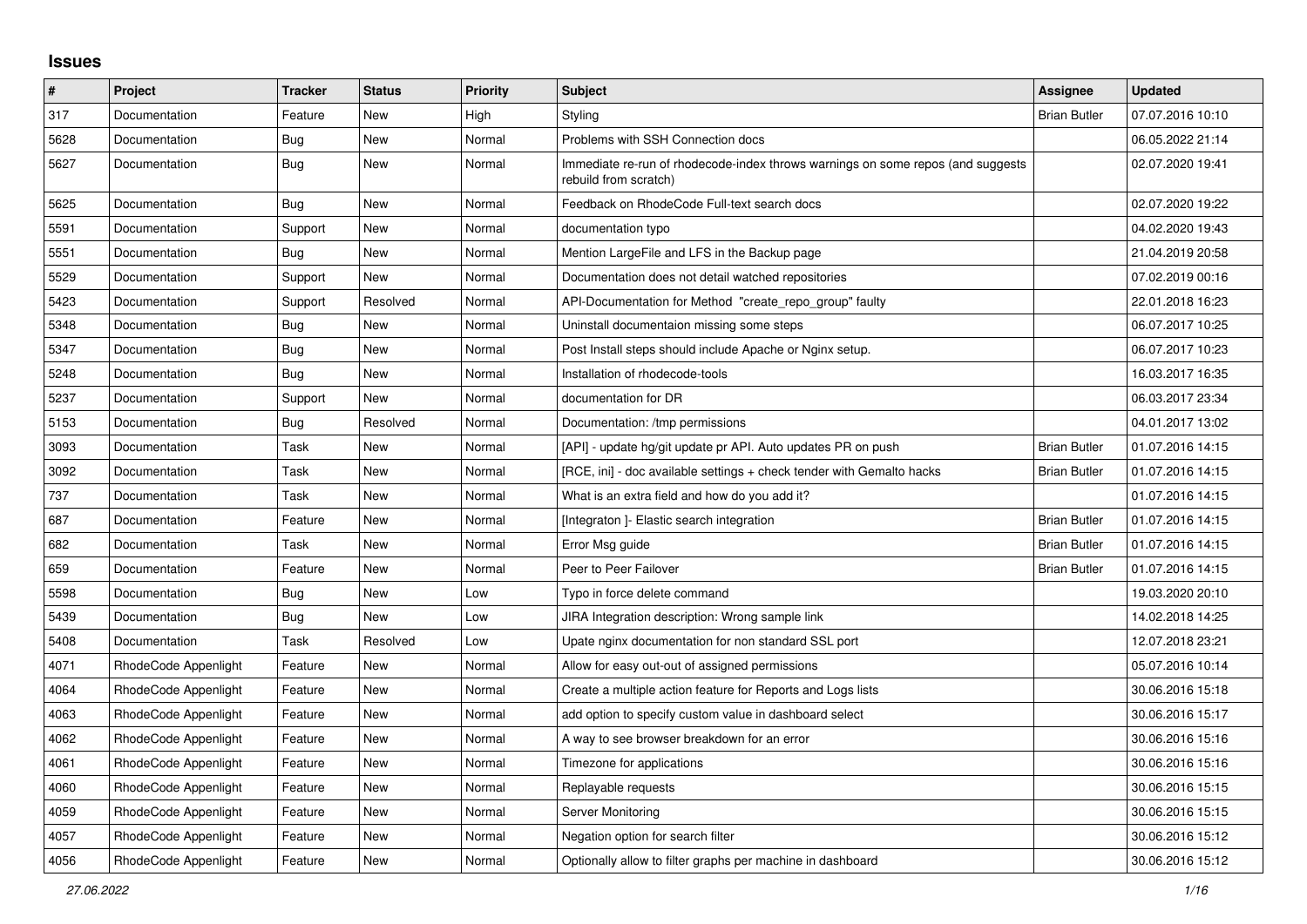| $\#$ | Project              | <b>Tracker</b> | <b>Status</b> | <b>Priority</b> | <b>Subject</b>                                                                                             | <b>Assignee</b>     | <b>Updated</b>                     |
|------|----------------------|----------------|---------------|-----------------|------------------------------------------------------------------------------------------------------------|---------------------|------------------------------------|
| 4052 | RhodeCode Appenlight | Task           | New           | Normal          | release fixes                                                                                              | <b>Marcin Lulek</b> | 29.06.2016 12:14                   |
| 3994 | RhodeCode Appenlight | <b>Bug</b>     | New           | Normal          | during setup, user is given option to make admin account even if one does not exist                        |                     | 08.06.2016 12:44                   |
| 3991 | RhodeCode Appenlight | Bug            | Resolved      | Normal          | report logs need upper margin                                                                              |                     | 21.06.2016 18:55                   |
| 3990 | RhodeCode Appenlight | <b>Bug</b>     | New           | Normal          | some dashboard builder buttons are up against fields                                                       |                     | 07.06.2016 12:01                   |
| 3989 | RhodeCode Appenlight | Bug            | Resolved      | Normal          | even up report spacing                                                                                     |                     | 21.06.2016 18:55                   |
| 3987 | RhodeCode Appenlight | <b>Bug</b>     | New           | Normal          | adjust footer so it's consistent with the website footer                                                   |                     | 15.06.2016 10:20                   |
| 3986 | RhodeCode Appenlight | Bug            | New           | Normal          | table headers should be left aligned                                                                       |                     | 07.06.2016 11:53                   |
| 5342 | RhodeCode Appenlight | <b>Bug</b>     | New           | Low             | Broken link [Applications Modify application]                                                              |                     | 21.06.2017 21:21                   |
| 4220 | RhodeCode Appenlight | Feature        | New           | Low             | Search params allow sorting of result.                                                                     |                     | 06.09.2016 16:33                   |
| 4017 | RhodeCode Appenlight | Feature        | New           | Low             | application logos need help                                                                                |                     | 14.06.2016 11:52                   |
| 5434 | RhodeCode CE/EE      | Bug            | Resolved      | Immediate       | Locale problem                                                                                             |                     | 01.10.2021 09:51                   |
| 5621 | RhodeCode CE/EE      | <b>Bug</b>     | Resolved      | Urgent          | LDAP + User Groups authentication plugin not working after upgrade to 4.19.x                               |                     | 15.06.2020 17:56                   |
| 5517 | RhodeCode CE/EE      | <b>Bug</b>     | Resolved      | Urgent          | Problem with upgrading to Community-4.15                                                                   |                     | 11.12.2018 06:32                   |
| 5491 | RhodeCode CE/EE      | Support        | New           | Urgent          | Upgrade RhodeCode Community + VCSSERVER from 4.10.4 to 4.12.4, pull request<br>stop working with reviewers |                     | 30.08.2018 09:47                   |
| 4273 | RhodeCode CE/EE      | Bug            | Resolved      | Urgent          | GIT executable not seen by vcsserver                                                                       | Martin<br>Bornhold  | 13.10.2016 15:45                   |
| 4173 | RhodeCode CE/EE      | <b>Bug</b>     | Resolved      | Urgent          | [ce, ee] mysql recycle pool timeout not working                                                            | Daniel D            | 16.08.2016 22:02                   |
| 4166 | RhodeCode CE/EE      | Bug            | Resolved      | Urgent          | [ce] Rhodecode crashing after MySQL error                                                                  |                     | 23.08.2016 23:35                   |
| 5680 | RhodeCode CE/EE      | <b>Bug</b>     | New           | High            | Inconsistent timezone display                                                                              |                     | 20.04.2022 14:15                   |
| 5645 | RhodeCode CE/EE      | <b>Bug</b>     | New           | High            | Rhodecode returns 400 Bad request on huge mercurial repos                                                  |                     | 18.12.2020 06:29                   |
| 5639 | RhodeCode CE/EE      | Support        | New           | High            | 500 Internal Server Error   The server has either erred  after importing Database<br>from backup           |                     | 22.11.2020 09:15                   |
| 5636 | RhodeCode CE/EE      | <b>Bug</b>     | Resolved      | High            | Remap and Rescan 500 Internal Server Error                                                                 |                     | 30.04.2021 08:53                   |
| 5622 | RhodeCode CE/EE      | Bug            | Resolved      | High            | Upgrade from 4.18.3 to 4.19.3 broke all PRs                                                                |                     | 28.07.2020 16:44                   |
| 5608 | RhodeCode CE/EE      | Bug            | Resolved      | High            | svn+ssh user set incorrectly                                                                               | Daniel D            | 31.03.2020 18:21                   |
| 5606 | RhodeCode CE/EE      | <b>Bug</b>     | Resolved      | High            | SVN + ssh subdirectory failure                                                                             | Daniel D            | 09.04.2020 03:29                   |
| 5604 | RhodeCode CE/EE      | <b>Bug</b>     | Resolved      | High            | Search error on second result page                                                                         | Daniel D            | 30.03.2020 16:01                   |
| 5576 | RhodeCode CE/EE      | <b>Bug</b>     | Resolved      | High            | Hosting many repositories                                                                                  |                     | Craig Fairhurst   12.02.2020 12:55 |
| 5567 | RhodeCode CE/EE      | Bug            | Resolved      | High            | Error after PR was updated                                                                                 |                     | 20.01.2020 10:04                   |
| 5560 | RhodeCode CE/EE      | Bug            | Resolved      | High            | Check all permission API function to flush caches for auth_perms                                           |                     | 08.06.2021 23:56                   |
| 5552 | RhodeCode CE/EE      | Feature        | New           | High            | PR dependency across repos                                                                                 |                     | 22.06.2019 01:15                   |
| 5528 | RhodeCode CE/EE      | <b>Bug</b>     | Resolved      | High            | Empty Unicode file causes the PR to return HTTP 500                                                        |                     | 28.02.2019 13:52                   |
| 5524 | RhodeCode CE/EE      | Bug            | New           | High            | Cannot log into RhodeCode anymore                                                                          |                     | 15.01.2019 17:08                   |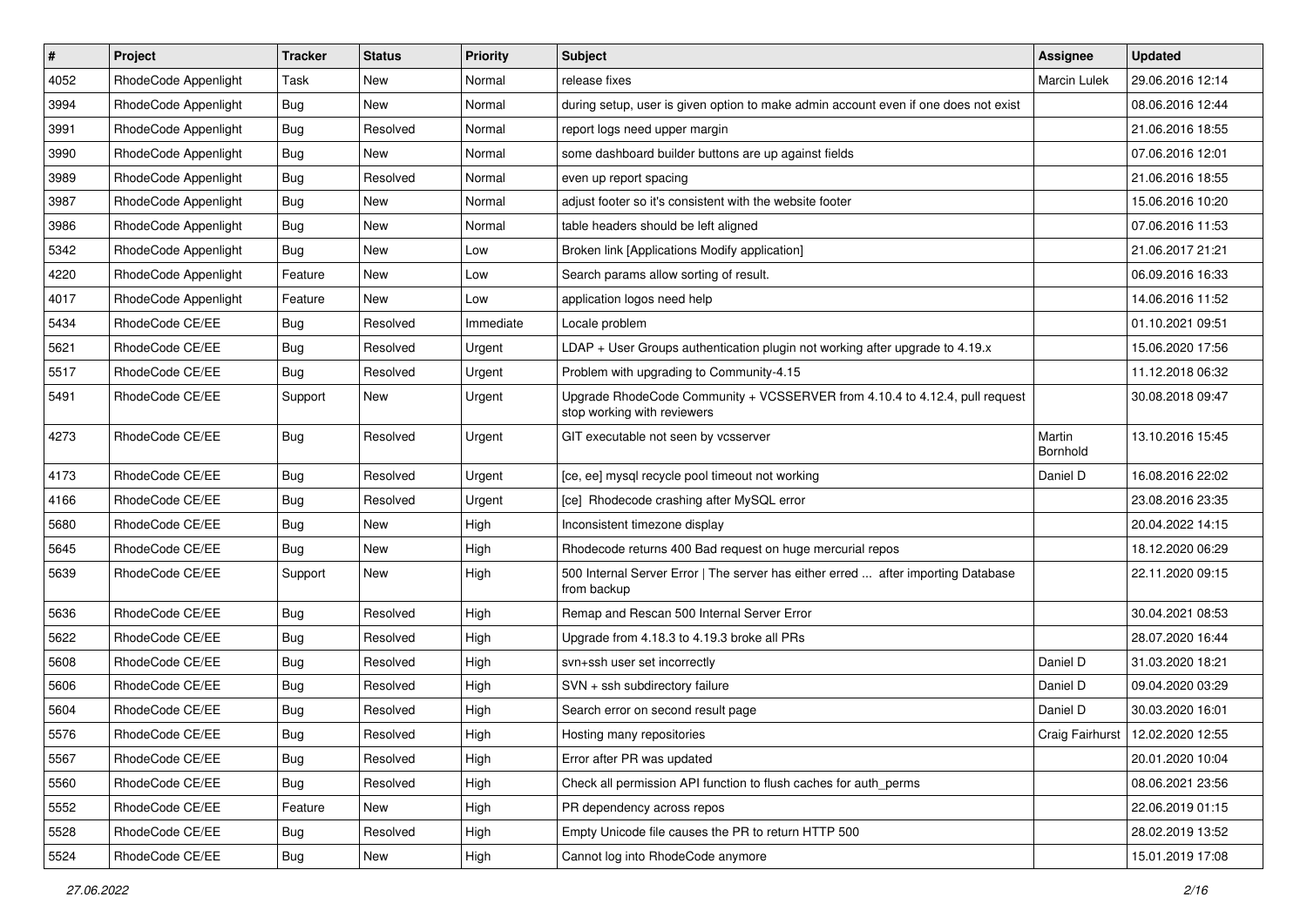| $\pmb{\#}$ | Project         | <b>Tracker</b> | <b>Status</b> | <b>Priority</b> | <b>Subject</b>                                                                                                     | Assignee                     | <b>Updated</b>   |
|------------|-----------------|----------------|---------------|-----------------|--------------------------------------------------------------------------------------------------------------------|------------------------------|------------------|
| 5523       | RhodeCode CE/EE | <b>Bug</b>     | Resolved      | High            | user from AD is asked to change his password when logs in.                                                         | Thierry<br>Wynsdau           | 28.05.2020 20:28 |
| 5519       | RhodeCode CE/EE | Bug            | New           | High            | User unable to fork the repo despite setting Repository Forking to Disabled                                        |                              | 11.12.2018 22:21 |
| 5516       | RhodeCode CE/EE | Support        | Resolved      | High            | Cannot log into RhodeCode                                                                                          | Thierry<br>Wynsdau           | 28.05.2020 20:28 |
| 5513       | RhodeCode CE/EE | Bug            | Resolved      | High            | Gist: GitHub flavoured markdown gist creation fails                                                                |                              | 07.07.2019 22:21 |
| 5510       | RhodeCode CE/EE | Bug            | New           | High            | AssertionError: unexpected parameters: user_agent & hook_type                                                      |                              | 31.07.2021 11:14 |
| 5502       | RhodeCode CE/EE | <b>Bug</b>     | Resolved      | High            | 500 error when using multiple custom branch permissions                                                            |                              | 07.12.2018 09:49 |
| 5489       | RhodeCode CE/EE | <b>Bug</b>     | Resolved      | High            | grant_user_permission_to_repo_group API call fails to set permissions on child<br>repos                            |                              | 11.07.2018 09:57 |
| 5436       | RhodeCode CE/EE | <b>Bug</b>     | Resolved      | High            | Unable To Open Pull Request in 4.11.2                                                                              |                              | 14.02.2018 11:14 |
| 5433       | RhodeCode CE/EE | Bug            | Resolved      | High            | RhodeCode Community 4.11 doesn't handle HG largefiles extension                                                    |                              | 01.02.2018 20:08 |
| 5414       | RhodeCode CE/EE | Bug            | New           | High            | When Opening New Pull Request, Target Revision Default Is Undesireable                                             |                              | 11.04.2018 23:20 |
| 5399       | RhodeCode CE/EE | Bug            | In Progress   | High            | Issues with Git LFS integration                                                                                    |                              | 07.07.2019 22:21 |
| 5391       | RhodeCode CE/EE | Task           | Resolved      | High            | Secure Email change                                                                                                |                              | 17.04.2018 21:50 |
| 5289       | RhodeCode CE/EE | Feature        | <b>New</b>    | High            | Ability to Upload/Replace a file using the UI                                                                      |                              | 22.09.2017 10:29 |
| 4677       | RhodeCode CE/EE | Support        | Resolved      | High            | API get_repo_refs not working?                                                                                     |                              | 19.12.2016 11:46 |
| 4304       | RhodeCode CE/EE | Bug            | Resolved      | High            | Search: Internal Server Error                                                                                      |                              | 26.11.2016 16:26 |
| 4268       | RhodeCode CE/EE | <b>Bug</b>     | Resolved      | High            | [ee] default reviewers from changed lines is returning wrong values                                                | Daniel D                     | 06.10.2016 14:35 |
| 4251       | RhodeCode CE/EE | Task           | Feedback      | High            | [customer] Pull request with subrepos                                                                              | Martin<br><b>Bornhold</b>    | 10.11.2016 17:52 |
| 4243       | RhodeCode CE/EE | Support        | Resolved      | High            | Gist visibility update?                                                                                            | Martin<br>Bornhold           | 27.09.2016 06:40 |
| 4235       | RhodeCode CE/EE | Task           | Resolved      | High            | Support GIT LFS server                                                                                             |                              | 23.03.2017 17:24 |
| 4233       | RhodeCode CE/EE | Bug            | Resolved      | High            | slack, git push problem                                                                                            | Daniel D                     | 26.09.2016 11:56 |
| 4223       | RhodeCode CE/EE | Bug            | Resolved      | High            | [git, tags] annotated tags not appearing in UI                                                                     | Daniel D                     | 12.09.2016 06:12 |
| 4213       | RhodeCode CE/EE | Feature        | New           | High            | Embed PostgreSQL database                                                                                          | Marcin<br>Kuzminski<br>[CTO] | 03.09.2016 23:45 |
| 4206       | RhodeCode CE/EE | Bug            | Resolved      | High            | Error creating SVN groups                                                                                          |                              | 15.09.2016 13:24 |
| 4199       | RhodeCode CE/EE | <b>Bug</b>     | Resolved      | High            | investigate: ongoing SSL problems when switching to 4.X from 3.X                                                   | Johannes<br>Bornhold         | 15.09.2016 13:14 |
| 4184       | RhodeCode CE/EE | <b>Bug</b>     | Resolved      | High            | fix content INT overflow bug                                                                                       | Marcin<br>Kuzminski<br>[CTO] | 23.08.2016 10:31 |
| 4116       | RhodeCode CE/EE | Bug            | New           | High            | [ee] Starting EE or running paster commands like setup-rhodecode does not work<br>without setting LC_ALL properly. |                              | 18.08.2016 21:03 |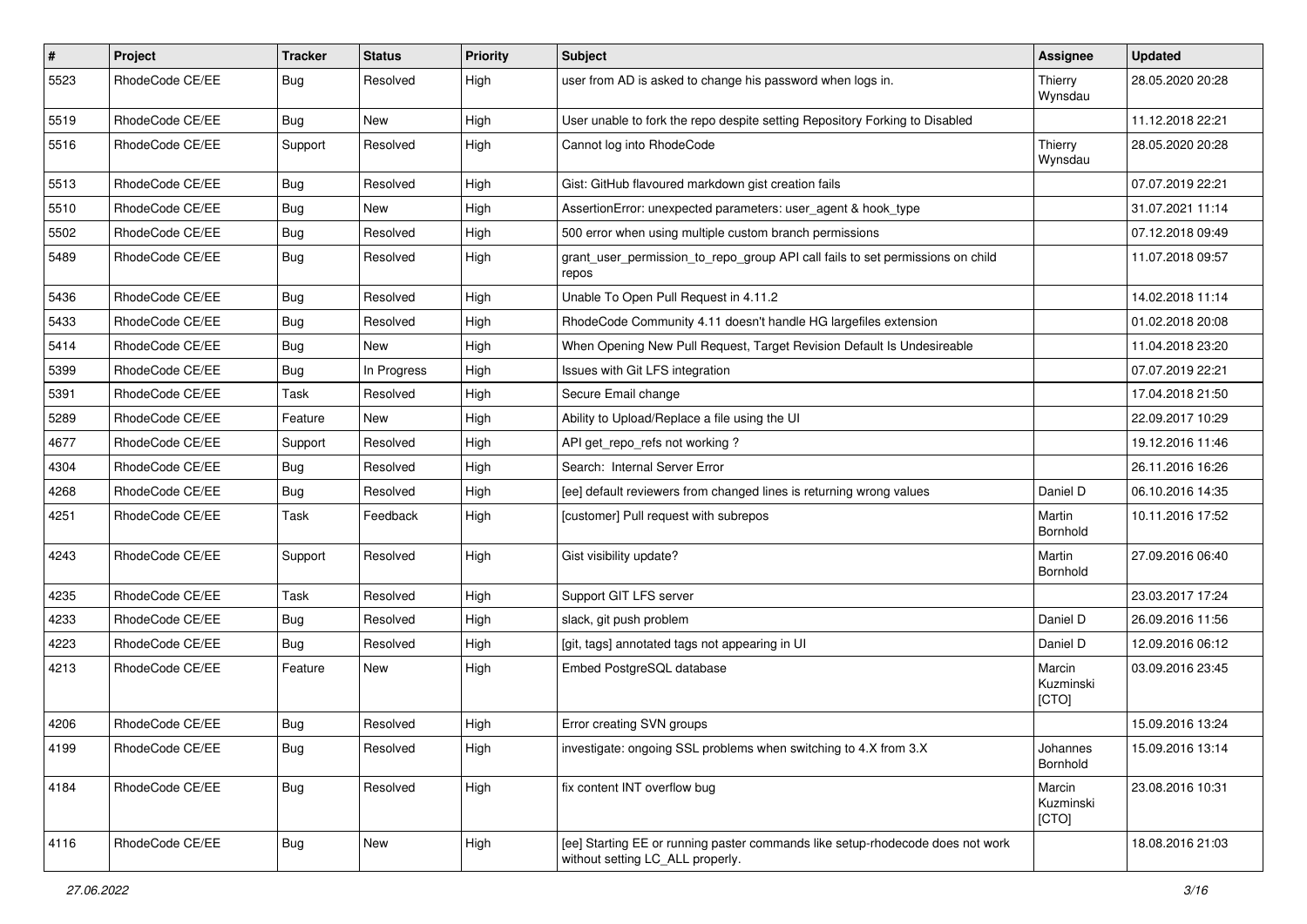| #    | Project         | <b>Tracker</b> | <b>Status</b> | <b>Priority</b> | Subject                                                                                                                              | Assignee                     | <b>Updated</b>   |
|------|-----------------|----------------|---------------|-----------------|--------------------------------------------------------------------------------------------------------------------------------------|------------------------------|------------------|
| 3372 | RhodeCode CE/EE | Bug            | In Progress   | High            | [Idap, groups] Customer gets an empty list of groups                                                                                 | Mikhail<br>Chernykh          | 08.06.2016 11:32 |
| 3364 | RhodeCode CE/EE | Support        | New           | High            | Allow Specifying the Commit Message for Pull Request Merges                                                                          |                              | 17.04.2018 21:51 |
| 5679 | RhodeCode CE/EE | Bug            | New           | Normal          | Data directory continues to grow until it fills disk partition                                                                       |                              | 25.04.2022 11:42 |
| 5677 | RhodeCode CE/EE | Support        | <b>New</b>    | Normal          | PR cross merge                                                                                                                       |                              | 28.01.2022 16:59 |
| 5672 | RhodeCode CE/EE | Bug            | New           | Normal          | Unable to browse git repository folders with # in names                                                                              |                              | 16.12.2021 18:13 |
| 5670 | RhodeCode CE/EE | Bug            | <b>New</b>    | Normal          | Repo-level administrators can usurp owner of repoistory                                                                              |                              | 01.12.2021 16:18 |
| 5669 | RhodeCode CE/EE | Bug            | Resolved      | Normal          | Mercurial commit messages doesn't show cyrillic symbols                                                                              |                              | 01.10.2021 10:39 |
| 5664 | RhodeCode CE/EE | Bug            | <b>New</b>    | Normal          | Regression: When assigning permissions, cannot see own group in auto-complete<br>without special conditions                          |                              | 29.07.2021 10:49 |
| 5662 | RhodeCode CE/EE | Bug            | New           | Normal          | Full text search not working due to crash in whoosh                                                                                  |                              | 07.06.2022 08:31 |
| 5657 | RhodeCode CE/EE | Bug            | New           | Normal          | Error in maintenance page                                                                                                            |                              | 30.03.2021 15:09 |
| 5656 | RhodeCode CE/EE | Bug            | Resolved      | Normal          | Error for branch permission page                                                                                                     |                              | 30.04.2021 08:53 |
| 5655 | RhodeCode CE/EE | <b>Bug</b>     | Resolved      | Normal          | New public gist's id is always auto generated                                                                                        |                              | 01.07.2021 12:06 |
| 5654 | RhodeCode CE/EE | Bug            | <b>New</b>    | Normal          | Comment formatting broken when containing @ in a code block                                                                          |                              | 24.02.2021 12:10 |
| 5653 | RhodeCode CE/EE | Feature        | New           | Normal          | Extend SSH clone to support cloning by repo id.                                                                                      | Marcin<br>Kuzminski<br>[CTO] | 17.02.2021 12:58 |
| 5652 | RhodeCode CE/EE | Bug            | Resolved      | Normal          | Pull Requests: when title and descriptions contains character [] {} and () index out of<br>bound when attempting to comment/approve. |                              | 30.04.2021 08:53 |
| 5651 | RhodeCode CE/EE | Bug            | Resolved      | Normal          | Pull requests can get stuck if the diff is too large (it was created by mistake but we<br>can't open it to delete it)                |                              | 30.04.2021 08:53 |
| 5649 | RhodeCode CE/EE | Bug            | <b>New</b>    | Normal          | test-file-upload                                                                                                                     |                              | 17.12.2020 23:08 |
| 5644 | RhodeCode CE/EE | Bug            | New           | Normal          | PR inks to comments not working if files are collapsed                                                                               |                              | 02.12.2020 10:42 |
| 5642 | RhodeCode CE/EE | Feature        | Resolved      | Normal          | pull request version column in commit list                                                                                           |                              | 30.04.2021 08:53 |
| 5641 | RhodeCode CE/EE | Feature        | <b>New</b>    | Normal          | "Add draft" / (x) button usability                                                                                                   |                              | 30.11.2020 20:53 |
| 5638 | RhodeCode CE/EE | Feature        | New           | Normal          | Add "Copy full url path" button                                                                                                      |                              | 05.02.2021 20:23 |
| 5637 | RhodeCode CE/EE | Feature        | New           | Normal          | Clone URL templates - add per repository/namespace                                                                                   |                              | 29.10.2020 09:38 |
| 5635 | RhodeCode CE/EE | Feature        | Resolved      | Normal          | Remember column sorted by of the "Pull Requests You Participate In" table                                                            |                              | 30.11.2020 22:30 |
| 5634 | RhodeCode CE/EE | Bug            | Resolved      | Normal          | Quick Search Toolbar bugs out if pull request contains unicode double quote<br>character "                                           |                              | 12.10.2020 23:13 |
| 5633 | RhodeCode CE/EE | Bug            | Resolved      | Normal          | Moderately large pull requests fail because inefficient use of reviewer_data_json<br>column in pull requests table                   |                              | 12.10.2020 23:13 |
| 5632 | RhodeCode CE/EE | Bug            | New           | Normal          | Missing Parent Folder for Personal Repo lacks proper handling                                                                        |                              | 03.08.2020 07:56 |
| 5631 | RhodeCode CE/EE | Feature        | New           | Normal          | Change target of PR                                                                                                                  |                              | 31.07.2020 17:05 |
| 5630 | RhodeCode CE/EE | <b>Bug</b>     | New           | Normal          | Inline comments do not follow the line of code                                                                                       |                              | 21.07.2020 11:25 |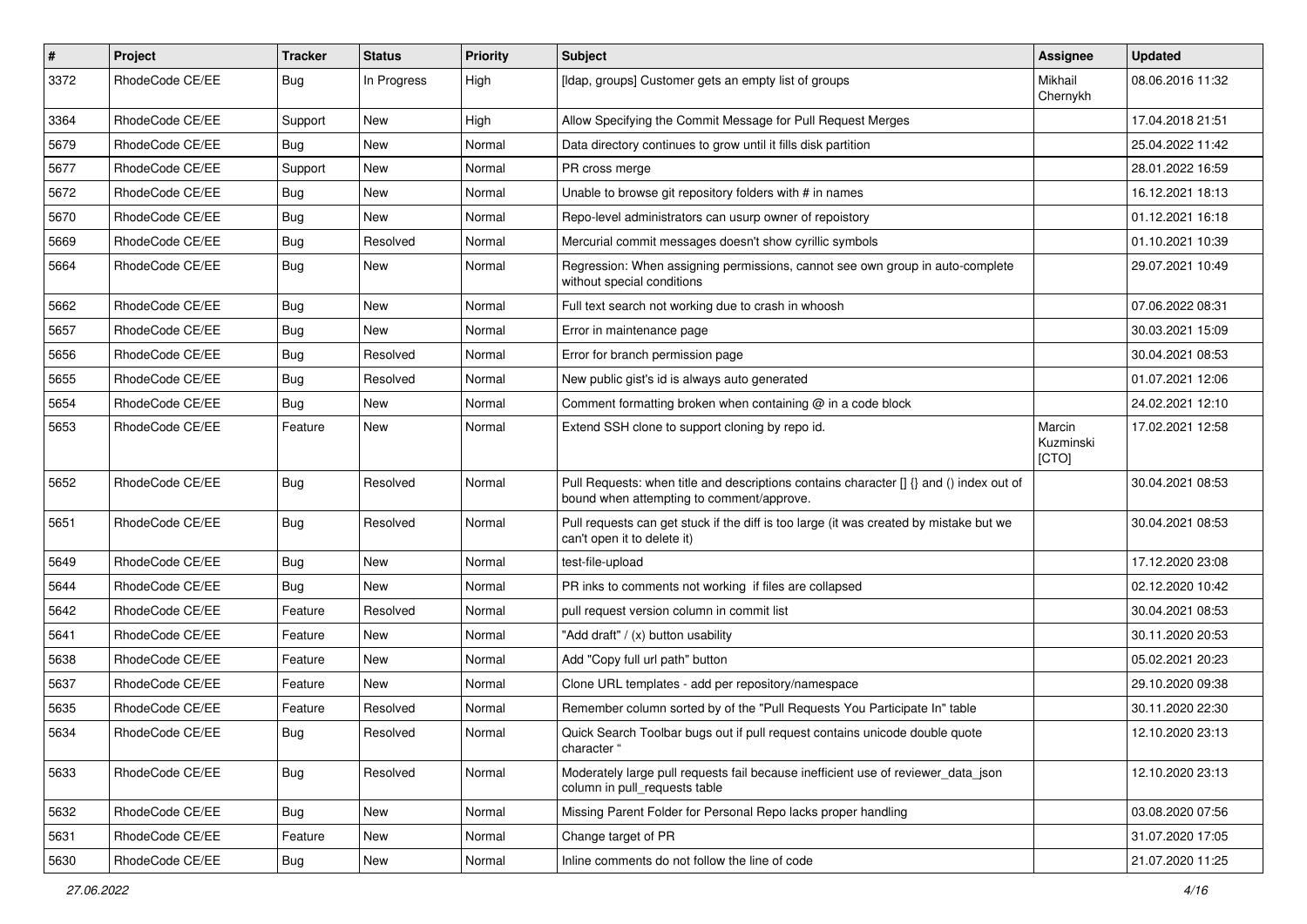| $\vert$ # | Project         | Tracker    | <b>Status</b> | <b>Priority</b> | <b>Subject</b>                                                                                 | <b>Assignee</b>     | <b>Updated</b>   |
|-----------|-----------------|------------|---------------|-----------------|------------------------------------------------------------------------------------------------|---------------------|------------------|
| 5629      | RhodeCode CE/EE | <b>Bug</b> | New           | Normal          | Diff truncated on small files                                                                  |                     | 21.07.2020 08:58 |
| 5626      | RhodeCode CE/EE | Bug        | New           | Normal          | Whoosh full-text indexing is fully indexing all repos, not recognizing forks                   |                     | 02.07.2020 19:24 |
| 5624      | RhodeCode CE/EE | <b>Bug</b> | New           | Normal          | Timeout when trying to test SMTP email configuration                                           |                     | 01.07.2020 20:01 |
| 5623      | RhodeCode CE/EE | <b>Bug</b> | Resolved      | Normal          | Credentials for remote repository URL leaking in Repository Header                             |                     | 22.07.2020 00:47 |
| 5620      | RhodeCode CE/EE | <b>Bug</b> | Resolved      | Normal          | Regression of mail rendering in Thunderbird                                                    |                     | 15.06.2020 16:45 |
| 5619      | RhodeCode CE/EE | Bug        | Resolved      | Normal          | Setting Landing Commit to SVN Trunk results in Files tab hitting a 404                         |                     | 04.06.2020 23:51 |
| 5618      | RhodeCode CE/EE | Support    | New           | Normal          | Getting HTTP 502 Bad Gateway when trying to push (or clone) on a slow network                  |                     | 27.05.2020 21:56 |
| 5617      | RhodeCode CE/EE | Feature    | New           | Normal          | Allow PRs to non-head bookmarks                                                                |                     | 20.05.2020 12:25 |
| 5615      | RhodeCode CE/EE | Feature    | Resolved      | Normal          | Misleading message in PR diff view "File was deleted in this version"                          | Daniel D            | 23.04.2020 17:40 |
| 5614      | RhodeCode CE/EE | Feature    | Resolved      | Normal          | Show context function name in hg diffs                                                         |                     | 23.04.2020 13:43 |
| 5611      | RhodeCode CE/EE | Feature    | Resolved      | Normal          | Add information "is the pull request up to date?" in the PR page                               |                     | 03.10.2021 23:24 |
| 5610      | RhodeCode CE/EE | Bug        | Resolved      | Normal          | Files navigation looses the at= <name> marker</name>                                           | Daniel D            | 03.10.2021 23:23 |
| 5609      | RhodeCode CE/EE | Support    | Resolved      | Normal          | Change git diff algorithm                                                                      |                     | 31.03.2020 22:08 |
| 5605      | RhodeCode CE/EE | <b>Bug</b> | Resolved      | Normal          | Cannot set subversion compatibility to 1.10                                                    |                     | 30.03.2020 17:27 |
| 5603      | RhodeCode CE/EE | Feature    | Resolved      | Normal          | Code search - highlight matching search terms                                                  |                     | 30.03.2020 11:16 |
| 5602      | RhodeCode CE/EE | Feature    | Resolved      | Normal          | Copy full path only copies partial                                                             | Daniel D            | 30.03.2020 16:04 |
| 5601      | RhodeCode CE/EE | Feature    | Resolved      | Normal          | Default navigation should be by branch name not commit id                                      |                     | 04.06.2020 23:51 |
| 5600      | RhodeCode CE/EE | Feature    | <b>New</b>    | Normal          | Change default repository landing page                                                         |                     | 27.01.2021 01:04 |
| 5599      | RhodeCode CE/EE | <b>Bug</b> | Resolved      | Normal          | SVN navigation to trunk fails                                                                  | Daniel D            | 04.04.2020 11:21 |
| 5596      | RhodeCode CE/EE | Bug        | Resolved      | Normal          | Pull Request duplicated after description edit                                                 |                     | 14.04.2020 13:28 |
| 5595      | RhodeCode CE/EE | Feature    | New           | Normal          | Group code review mail notification                                                            |                     | 03.03.2020 10:17 |
| 5594      | RhodeCode CE/EE | <b>Bug</b> | Resolved      | Normal          | Credentials in Repository Settings for Pull requests are exposed                               |                     | 28.05.2020 20:25 |
| 5593      | RhodeCode CE/EE | Support    | New           | Normal          | <b>SSH</b> connections                                                                         |                     | 17.02.2020 16:18 |
| 5590      | RhodeCode CE/EE | Bug        | New           | Normal          | Pull Request creation takes 2 minutes                                                          |                     | 28.05.2020 20:48 |
| 5588      | RhodeCode CE/EE | Bug        | New           | Normal          | wrong rendering of issue tracker pattern                                                       |                     | 29.01.2020 11:24 |
| 5587      | RhodeCode CE/EE | <b>Bug</b> | Resolved      | Normal          | Broken metatags in 4.18.1                                                                      | <b>Marcin Lulek</b> | 29.01.2020 11:46 |
| 5586      | RhodeCode CE/EE | Feature    | New           | Normal          | @mention should be a link                                                                      |                     | 29.01.2020 11:46 |
| 5585      | RhodeCode CE/EE | Feature    | Resolved      | Normal          | Minimize downtime on rccontrol upgrade                                                         |                     | 27.03.2020 09:45 |
| 5584      | RhodeCode CE/EE | Feature    | New           | Normal          | "update pull request link" message on vcs client                                               |                     | 23.01.2020 10:32 |
| 5583      | RhodeCode CE/EE | Feature    | Resolved      | Normal          | rcextensions hook for pull request comment                                                     |                     | 23.04.2020 13:42 |
| 5581      | RhodeCode CE/EE | Feature    | Resolved      | Normal          | expose `send_email` option in the HTTP API, for `comment_commit` and<br>`comment pull request` | Daniel D            | 29.01.2020 11:46 |
| 5579      | RhodeCode CE/EE | <b>Bug</b> | Resolved      | Normal          | JS bug when a commit message can be parsed as a number                                         | Daniel D            | 20.01.2020 10:04 |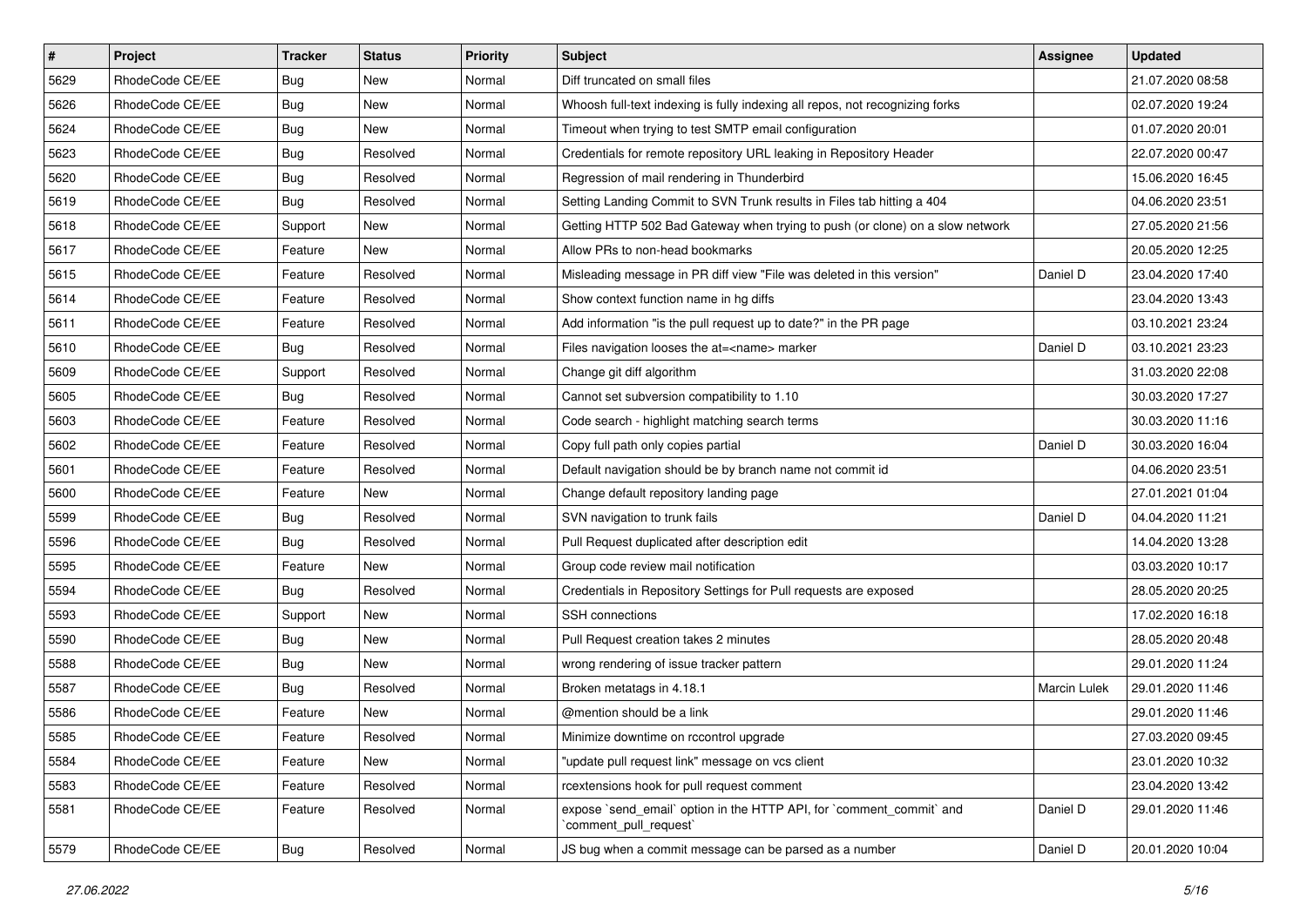| $\pmb{\#}$ | <b>Project</b>  | <b>Tracker</b> | <b>Status</b> | <b>Priority</b> | <b>Subject</b>                                                                                                                    | <b>Assignee</b>    | <b>Updated</b>   |
|------------|-----------------|----------------|---------------|-----------------|-----------------------------------------------------------------------------------------------------------------------------------|--------------------|------------------|
| 5574       | RhodeCode CE/EE | Feature        | Resolved      | Normal          | hg: Information for external hooks                                                                                                |                    | 30.07.2020 15:40 |
| 5573       | RhodeCode CE/EE | <b>Bug</b>     | Resolved      | Normal          | Wrong notification Base Url for Email-Integrations                                                                                |                    | 16.01.2020 08:53 |
| 5571       | RhodeCode CE/EE | Bug            | Resolved      | Normal          | redmine does not work with firefox any more                                                                                       |                    | 25.10.2019 12:38 |
| 5570       | RhodeCode CE/EE | <b>Bug</b>     | New           | Normal          | Remap repositories always fail in RhodeCode community                                                                             |                    | 04.10.2019 14:50 |
| 5569       | RhodeCode CE/EE | Bug            | Resolved      | Normal          | SshWrapper error                                                                                                                  |                    | 21.01.2020 02:02 |
| 5561       | RhodeCode CE/EE | Bug            | Resolved      | Normal          | PR diff doesn't update when target changes                                                                                        |                    | 21.05.2020 11:53 |
| 5559       | RhodeCode CE/EE | <b>Bug</b>     | New           | Normal          | Timezone handling issue on repos list                                                                                             |                    | 07.07.2019 22:19 |
| 5557       | RhodeCode CE/EE | Bug            | Resolved      | Normal          | Consider removing slashes from the RSS feed names                                                                                 |                    | 31.10.2019 19:54 |
| 5556       | RhodeCode CE/EE | Bug            | New           | Normal          | After upgrade RhodeCode Enterprise, pull request via API adds repo owner as<br>default reviewer                                   |                    | 01.01.2020 13:09 |
| 5555       | RhodeCode CE/EE | Bug            | Resolved      | Normal          | Making Repository Public does not update the Default User Permissions                                                             |                    | 28.05.2020 20:26 |
| 5554       | RhodeCode CE/EE | Support        | Resolved      | Normal          | How to increase number of commits shown in pagination on dashboard and<br>changelog                                               |                    | 21.01.2020 02:08 |
| 5553       | RhodeCode CE/EE | Bug            | New           | Normal          | Exceptions Tracker - Exception ID: 140095575901360 after upgrade to the lastes<br>version                                         | Thierry<br>Wynsdau | 10.07.2019 10:33 |
| 5550       | RhodeCode CE/EE | Bug            | New           | Normal          | 500 Internal Server Error   The server has either erred or is incapable of performing<br>the requested operation.                 |                    | 18.04.2019 17:12 |
| 5548       | RhodeCode CE/EE | Feature        | <b>New</b>    | Normal          | Initial Search API                                                                                                                | Peter Colledge     | 07.07.2019 22:21 |
| 5547       | RhodeCode CE/EE | Bug            | New           | Normal          | UI not consistent between Firefox and Chrome                                                                                      |                    | 01.03.2019 23:35 |
| 5546       | RhodeCode CE/EE | Support        | Resolved      | Normal          | experiments with mercurial 4.9                                                                                                    |                    | 26.03.2019 09:23 |
| 5545       | RhodeCode CE/EE | Bug            | New           | Normal          | Merge commit to contain the username/reponame of the origin                                                                       |                    | 28.02.2019 13:46 |
| 5544       | RhodeCode CE/EE | Support        | Resolved      | Normal          | Use of authentication token with LDAP account results in account lockout when max<br>bad password attempts are configured in LDAP |                    | 27.02.2019 10:09 |
| 5543       | RhodeCode CE/EE | Feature        | New           | Normal          | Repo API should have equivalent get_repo_audit_logs() to User API call<br>get user audit logs()                                   |                    | 26.02.2019 12:22 |
| 5541       | RhodeCode CE/EE | Support        | <b>New</b>    | Normal          | <b>SVN Settings: Repository Patterns</b>                                                                                          |                    | 16.12.2019 15:35 |
| 5540       | RhodeCode CE/EE | Bug            | New           | Normal          | Rhode Code 4.15.2 VCS Caching(?) behaviour                                                                                        |                    | 25.02.2019 17:01 |
| 5538       | RhodeCode CE/EE | <b>Bug</b>     | New           | Normal          | internal server error (UnicodeDecodeError) during rhodecode-index request                                                         |                    | 20.02.2019 14:43 |
| 5537       | RhodeCode CE/EE | Task           | Resolved      | Normal          | Add owner to create_pull_request API                                                                                              |                    | 28.02.2019 13:52 |
| 5530       | RhodeCode CE/EE | Bug            | Resolved      | Normal          | Email integration has incorrect url                                                                                               |                    | 09.02.2019 10:33 |
| 5527       | RhodeCode CE/EE | Support        | New           | Normal          | API: expose human readable failure reason                                                                                         |                    | 30.01.2019 17:43 |
| 5521       | RhodeCode CE/EE | <b>Bug</b>     | Resolved      | Normal          | Proxing SVN http requests does not work when using prefix for rhodecode.                                                          |                    | 28.02.2019 13:52 |
| 5520       | RhodeCode CE/EE | Feature        | Resolved      | Normal          | Show the head commits shas when the merge is prevented due to multiple heads                                                      |                    | 28.02.2019 13:52 |
| 5518       | RhodeCode CE/EE | Bug            | Resolved      | Normal          | Zero-sized files in /rhodecode/config/rcextensions/examples                                                                       |                    | 21.01.2020 02:18 |
| 5515       | RhodeCode CE/EE | Bug            | Resolved      | Normal          | PR default reviewer is incorrect                                                                                                  |                    | 28.02.2019 13:52 |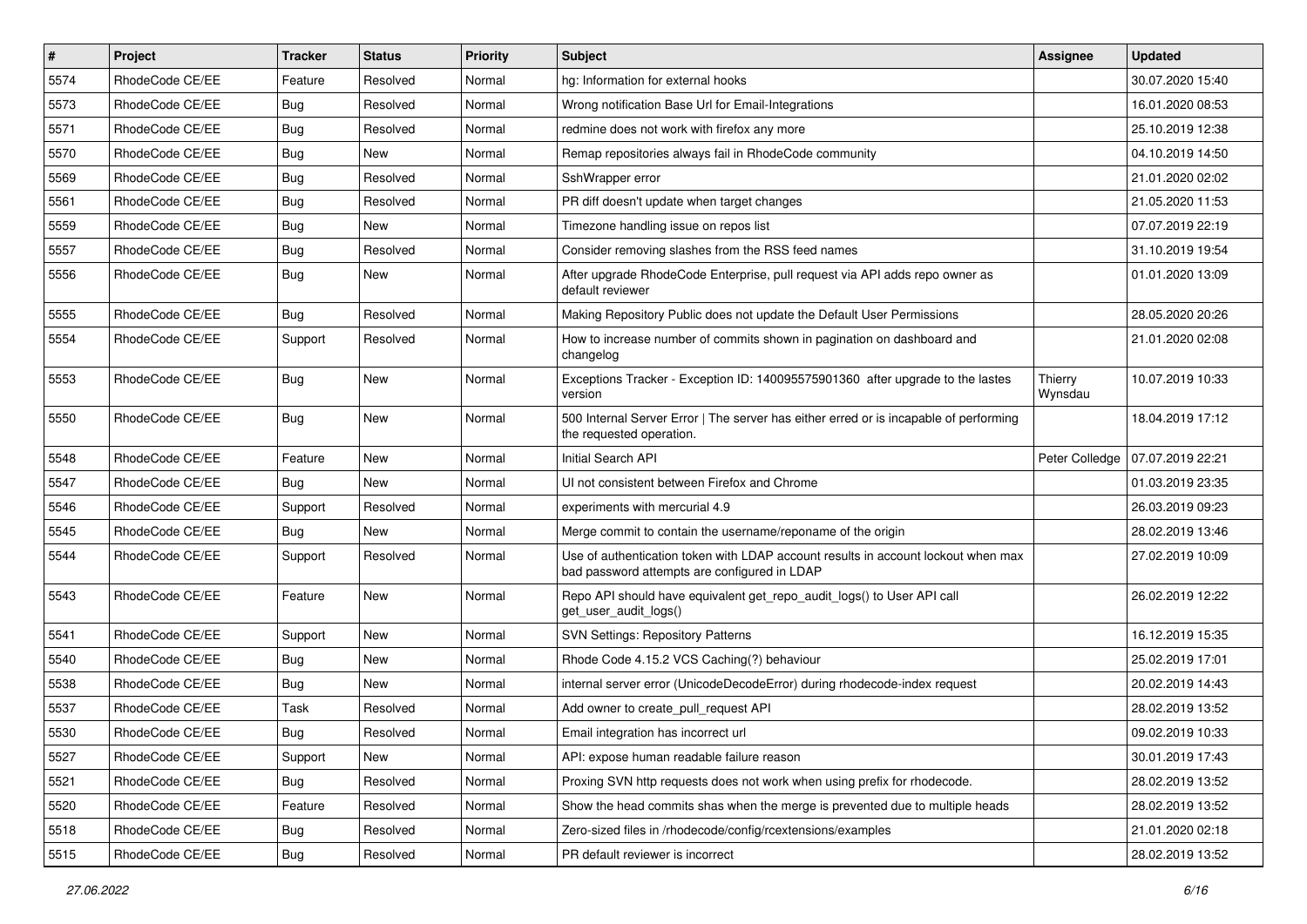| $\vert$ # | Project         | Tracker    | <b>Status</b> | <b>Priority</b> | <b>Subject</b>                                                                                                                                                                       | <b>Assignee</b> | <b>Updated</b>   |
|-----------|-----------------|------------|---------------|-----------------|--------------------------------------------------------------------------------------------------------------------------------------------------------------------------------------|-----------------|------------------|
| 5512      | RhodeCode CE/EE | <b>Bug</b> | New           | Normal          | Show commit phase in summary view                                                                                                                                                    |                 | 09.11.2018 21:37 |
| 5511      | RhodeCode CE/EE | Feature    | New           | Normal          | New feature to synchronize the fork with the remote repo from the summary page                                                                                                       |                 | 13.11.2018 01:23 |
| 5509      | RhodeCode CE/EE | <b>Bug</b> | New           | Normal          | Remove `limportant attributes` from UI elements                                                                                                                                      |                 | 07.12.2018 07:40 |
| 5507      | RhodeCode CE/EE | <b>Bug</b> | Resolved      | Normal          | Markdown rendering needs improvement                                                                                                                                                 |                 | 15.08.2019 15:40 |
| 5506      | RhodeCode CE/EE | <b>Bug</b> | New           | Normal          | Web UI fonts are not looking good and is difficult to read for people with low vision                                                                                                |                 | 26.10.2018 09:38 |
| 5505      | RhodeCode CE/EE | Bug        | Resolved      | Normal          | Notification emails from RhodeCode is garbled in Outlook 2016 web client                                                                                                             |                 | 07.12.2018 09:49 |
| 5504      | RhodeCode CE/EE | Feature    | New           | Normal          | Buttons to copy commit hash and to expand the commit message in the repo<br>summary view                                                                                             |                 | 26.10.2018 00:59 |
| 5503      | RhodeCode CE/EE | Support    | New           | Normal          | failed to upgrade to 4.13.3                                                                                                                                                          |                 | 06.11.2018 18:28 |
| 5500      | RhodeCode CE/EE | <b>Bug</b> | New           | Normal          | How to enable/set "RC_SKIP_HOOKS" to disable svn hooks?                                                                                                                              |                 | 02.10.2018 07:45 |
| 5499      | RhodeCode CE/EE | Support    | New           | Normal          | ERROR [celery.worker.consumer.consumer] consumer: Cannot connect                                                                                                                     |                 | 11.09.2018 08:39 |
| 5497      | RhodeCode CE/EE | Support    | New           | Normal          | hg push hangs                                                                                                                                                                        |                 | 30.08.2018 22:15 |
| 5496      | RhodeCode CE/EE | Support    | New           | Normal          | database migration 4.11.6 mysql to 4.12.4 postgres                                                                                                                                   |                 | 27.08.2018 21:17 |
| 5495      | RhodeCode CE/EE | Support    | New           | Normal          | Idap to crowd users groups sync source                                                                                                                                               |                 | 10.09.2018 22:09 |
| 5494      | RhodeCode CE/EE | <b>Bug</b> | New           | Normal          | rccontrol's python package management causes slow VCS SSH                                                                                                                            |                 | 02.04.2019 11:56 |
| 5492      | RhodeCode CE/EE | <b>Bug</b> | New           | Normal          | VCSServer + SVN 1.10                                                                                                                                                                 |                 | 26.07.2018 15:01 |
| 5490      | RhodeCode CE/EE | <b>Bug</b> | Resolved      | Normal          | Changes to repo group permissions via API are not audit logged                                                                                                                       |                 | 28.02.2019 13:52 |
| 5484      | RhodeCode CE/EE | Support    | New           | Normal          | Setting up ssh, remote hg not found                                                                                                                                                  |                 | 06.07.2018 23:41 |
| 5482      | RhodeCode CE/EE | <b>Bug</b> | Resolved      | Normal          | Changing a repo's 'Remote pull uri' in its Settings fails with 'No repo type specified'                                                                                              |                 | 31.10.2018 08:37 |
| 5475      | RhodeCode CE/EE | <b>Bug</b> | New           | Normal          | Unable to locate user in OpenLDAP directory via Idaps                                                                                                                                |                 | 08.06.2018 20:06 |
| 5471      | RhodeCode CE/EE | <b>Bug</b> | <b>New</b>    | Normal          | Webhook integration failing: need more than 3 values to unpack                                                                                                                       |                 | 01.06.2018 02:26 |
| 5469      | RhodeCode CE/EE | Feature    | Resolved      | Normal          | elastisearch > 2.x not supported ?                                                                                                                                                   |                 | 21.01.2020 02:19 |
| 5468      | RhodeCode CE/EE | Support    | New           | Normal          | Check logic for updating last commit for repository groups                                                                                                                           |                 | 30.08.2018 09:47 |
| 5462      | RhodeCode CE/EE | Bug        | New           | Normal          | create_repo api fails with celery enabled                                                                                                                                            |                 | 10.07.2018 17:49 |
| 5461      | RhodeCode CE/EE | <b>Bug</b> | Resolved      | Normal          | Changes to user group permissions via API are not audit logged                                                                                                                       |                 | 30.08.2018 09:47 |
| 5457      | RhodeCode CE/EE | <b>Bug</b> | Resolved      | Normal          | Internal server error on full-text search settings page with Elasticsearch                                                                                                           |                 | 16.04.2018 09:08 |
| 5444      | RhodeCode CE/EE | <b>Bug</b> | Resolved      | Normal          | Error while creating a pull request on a Mercurial repository                                                                                                                        |                 | 17.04.2018 22:29 |
| 5412      | RhodeCode CE/EE | <b>Bug</b> | Resolved      | Normal          | Webhook for "pullrequest commented" event returns incomplete data                                                                                                                    |                 | 27.02.2018 18:00 |
| 5410      | RhodeCode CE/EE | <b>Bug</b> | New           | Normal          | After converting to CE, we get the following error when trying to view some repos in<br>the UI: "UnicodeDecodeError: 'ascii' codec can't decode byte" (full error in<br>Description) |                 | 25.01.2018 20:45 |
| 5406      | RhodeCode CE/EE | Bug        | New           | Normal          | <b>Installer Fails</b>                                                                                                                                                               |                 | 01.12.2017 11:52 |
| 5405      | RhodeCode CE/EE | Bug        | New           | Normal          | Add repository from UI leads to HTTP/404                                                                                                                                             |                 | 28.11.2017 11:39 |
| 5404      | RhodeCode CE/EE | Task       | New           | Normal          | Add an option to detach review rules when deleting an user                                                                                                                           |                 | 22.11.2017 11:23 |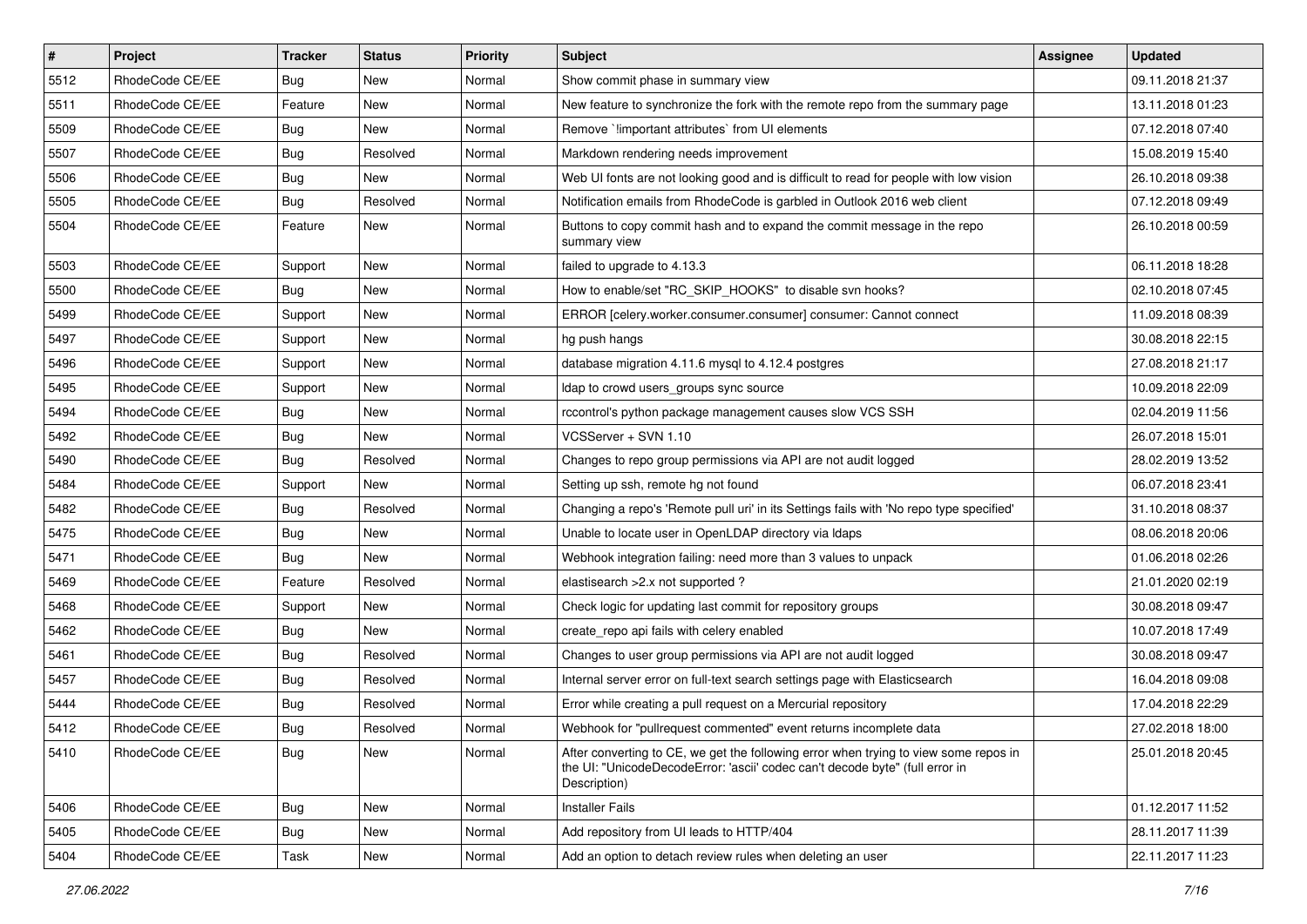| $\pmb{\#}$ | Project         | <b>Tracker</b> | <b>Status</b> | <b>Priority</b> | <b>Subject</b>                                                                    | <b>Assignee</b>                | <b>Updated</b>   |
|------------|-----------------|----------------|---------------|-----------------|-----------------------------------------------------------------------------------|--------------------------------|------------------|
| 5400       | RhodeCode CE/EE | Task           | <b>New</b>    | Normal          | User group - subgroup support                                                     |                                | 06.11.2017 22:00 |
| 5396       | RhodeCode CE/EE | Feature        | Resolved      | Normal          | Merge state with shadow repo should be created during pull request                |                                | 12.10.2017 21:57 |
| 5395       | RhodeCode CE/EE | Support        | Resolved      | Normal          | Svn protocols and performance                                                     |                                | 04.04.2019 18:08 |
| 5394       | RhodeCode CE/EE | Support        | New           | Normal          | SVN to Git / Mercurial Migration                                                  |                                | 03.10.2017 09:29 |
| 5386       | RhodeCode CE/EE | Task           | Resolved      | Normal          | Increase security for Email Change                                                | Marcin<br>Kuzminski<br>[CTO]   | 17.02.2018 17:29 |
| 5382       | RhodeCode CE/EE | Feature        | <b>New</b>    | Normal          | Support for repository aliases                                                    | Marcin<br>Kuzminski<br>[CTO]   | 04.09.2017 15:17 |
| 5381       | RhodeCode CE/EE | <b>Bug</b>     | Resolved      | Normal          | Email integration changeset links invalid                                         |                                | 06.09.2017 12:29 |
| 5380       | RhodeCode CE/EE | <b>Bug</b>     | Resolved      | Normal          | repo commits pageintion error                                                     |                                | 06.09.2017 19:16 |
| 5379       | RhodeCode CE/EE | <b>Bug</b>     | Resolved      | Normal          | Journal RSS feed errors                                                           |                                | 01.09.2017 16:40 |
| 5376       | RhodeCode CE/EE | Bug            | Resolved      | Normal          | error: pretxnchangegroup.acl hook failed: acl: user "" denied on branch "default" |                                | 16.08.2017 19:45 |
| 5375       | RhodeCode CE/EE | Support        | Resolved      | Normal          | How do I configure "Go to" to just search repository names?                       |                                | 16.08.2017 18:00 |
| 5371       | RhodeCode CE/EE | Bug            | New           | Normal          | Comment times in Pull Requests are off by 1 day                                   |                                | 10.04.2018 15:11 |
| 5368       | RhodeCode CE/EE | Feature        | Resolved      | Normal          | Mercurial: Close branch before merging it                                         | Mathieu Cantin                 | 21.01.2020 02:11 |
| 5343       | RhodeCode CE/EE | <b>Task</b>    | Resolved      | Normal          | SSH key management and SSH support                                                |                                | 18.08.2017 23:50 |
| 5337       | RhodeCode CE/EE | <b>Bug</b>     | Resolved      | Normal          | Possible memory leak after few Git Pull Requests                                  |                                | 08.08.2017 13:08 |
| 5326       | RhodeCode CE/EE | Task           | Resolved      | Normal          | Public usergroup profile                                                          | <b>Bartłomiej</b><br>Wołyńczyk | 22.02.2018 15:44 |
| 5321       | RhodeCode CE/EE | Feature        | Resolved      | Normal          | Audit logs                                                                        |                                | 21.06.2017 12:49 |
| 5316       | RhodeCode CE/EE | Feature        | In Progress   | Normal          | UI should provide checkout URL for a SVN path                                     |                                | 06.11.2017 21:59 |
| 5304       | RhodeCode CE/EE | Bug            | Resolved      | Normal          | Email template not correct                                                        |                                | 31.10.2018 08:36 |
| 5297       | RhodeCode CE/EE | Bug            | Resolved      | Normal          | Locale fails on a SuSE system                                                     |                                | 31.10.2018 08:36 |
| 5278       | RhodeCode CE/EE | Feature        | <b>New</b>    | Normal          | Require support for git repositories of the form git://                           |                                | 13.04.2017 15:20 |
| 5277       | RhodeCode CE/EE | <b>Bug</b>     | Resolved      | Normal          | table id=user list table - Ajax error                                             |                                | 13.04.2017 01:04 |
| 5273       | RhodeCode CE/EE | Feature        | New           | Normal          | Comment status                                                                    |                                | 07.04.2017 13:10 |
| 5272       | RhodeCode CE/EE | Feature        | Resolved      | Normal          | Pull Request checklist                                                            |                                | 21.01.2020 02:09 |
| 5271       | RhodeCode CE/EE | Feature        | New           | Normal          | Private comments                                                                  |                                | 07.04.2017 12:01 |
| 5270       | RhodeCode CE/EE | Task           | <b>New</b>    | Normal          | Comments updates                                                                  | Bartłomiej<br>Wołyńczyk        | 17.04.2018 21:51 |
| 5269       | RhodeCode CE/EE | Support        | New           | Normal          | Upgrade from RC EE 3.7.1 to RC EE 4.x                                             |                                | 29.06.2017 19:36 |
| 5266       | RhodeCode CE/EE | <b>Bug</b>     | Resolved      | Normal          | Validate if changes in target branches get's propagated on Pull request updates   |                                | 05.04.2017 18:10 |
| 5265       | RhodeCode CE/EE | Task           | Resolved      | Normal          | Enable phases support                                                             |                                | 11.05.2017 11:10 |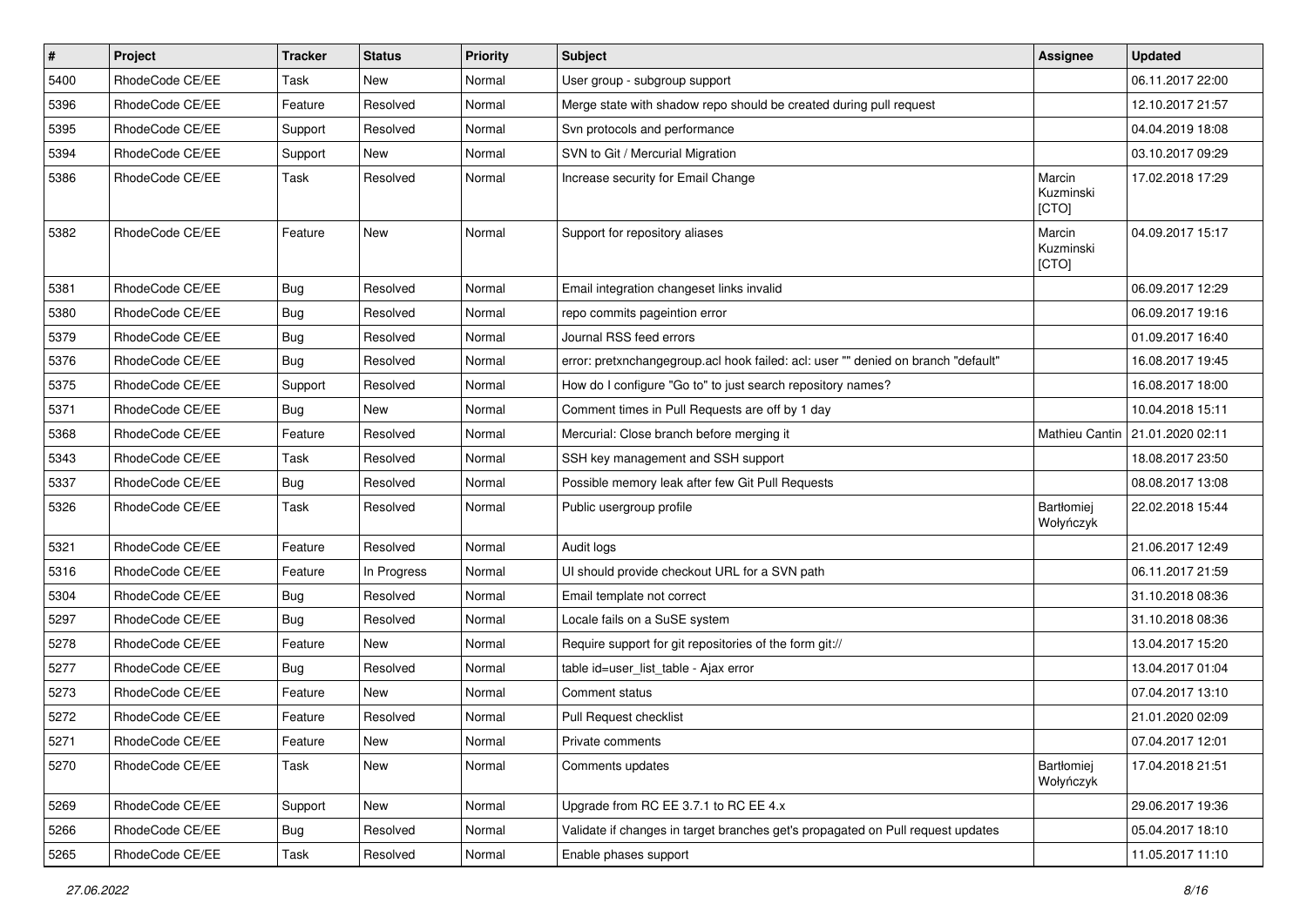| $\pmb{\#}$ | Project         | <b>Tracker</b> | <b>Status</b> | <b>Priority</b> | Subject                                                                                            | Assignee                     | <b>Updated</b>   |
|------------|-----------------|----------------|---------------|-----------------|----------------------------------------------------------------------------------------------------|------------------------------|------------------|
| 5259       | RhodeCode CE/EE | <b>Bug</b>     | Resolved      | Normal          | user-journal storage changes                                                                       |                              | 12.04.2017 00:04 |
| 5257       | RhodeCode CE/EE | <b>Bug</b>     | New           | Normal          | Git repository with big binary file provokes error and strange behavior/memory leak<br>of RH.      | Marcin<br>Kuzminski<br>[CTO] | 23.03.2017 22:02 |
| 5256       | RhodeCode CE/EE | Feature        | <b>New</b>    | Normal          | Last repository access time.                                                                       |                              | 23.03.2017 16:34 |
| 5255       | RhodeCode CE/EE | Support        | <b>New</b>    | Normal          | I can't access issues created by me from mail                                                      |                              | 04.04.2017 11:28 |
| 5235       | RhodeCode CE/EE | Task           | Resolved      | Normal          | relative image support                                                                             |                              | 10.03.2017 23:37 |
| 5229       | RhodeCode CE/EE | Task           | Resolved      | Normal          | add support for https://clipboardjs.com/                                                           |                              | 21.01.2020 02:19 |
| 5227       | RhodeCode CE/EE | <b>Bug</b>     | <b>New</b>    | Normal          | 400 during a svn checkout, file with special chars                                                 |                              | 23.02.2017 17:43 |
| 5225       | RhodeCode CE/EE | Task           | Resolved      | Normal          | add tag of author/contribitor to comments                                                          |                              | 11.05.2017 11:10 |
| 5221       | RhodeCode CE/EE | Task           | Resolved      | Normal          | Missing comment type in emails                                                                     |                              | 19.02.2017 21:46 |
| 5218       | RhodeCode CE/EE | <b>Bug</b>     | New           | Normal          | 500 when forking repository, when using special chars in password.                                 |                              | 19.02.2017 21:46 |
| 5213       | RhodeCode CE/EE | Bug            | Resolved      | Normal          | Fixing Apache Proxy timeout issues                                                                 |                              | 14.02.2017 09:44 |
| 5210       | RhodeCode CE/EE | Bug            | Resolved      | Normal          | webook problems                                                                                    |                              | 13.02.2017 19:43 |
| 5203       | RhodeCode CE/EE | Task           | Resolved      | Normal          | optimise large repos speed                                                                         |                              | 08.09.2017 16:10 |
| 5202       | RhodeCode CE/EE | Task           | Resolved      | Normal          | run git gc and git repack on GIT repos when we have a scheduler via celery in<br>pyramid           |                              | 04.12.2017 20:49 |
| 5201       | RhodeCode CE/EE | Task           | Resolved      | Normal          | API: implement describe-methods                                                                    |                              | 13.02.2017 15:57 |
| 5200       | RhodeCode CE/EE | Task           | New           | Normal          | investigate search improvements                                                                    |                              | 16.12.2019 16:04 |
| 5198       | RhodeCode CE/EE | Task           | Resolved      | Normal          | remove pyro4 from enterprise                                                                       |                              | 07.02.2017 19:28 |
| 5187       | RhodeCode CE/EE | Feature        | Resolved      | Normal          | changelog dynamic loading of commits                                                               |                              | 12.06.2018 12:31 |
| 5184       | RhodeCode CE/EE | Task           | Resolved      | Normal          | bump pyramid to 1.7.X                                                                              |                              | 06.02.2017 21:50 |
| 5164       | RhodeCode CE/EE | <b>Bug</b>     | Resolved      | Normal          | non-web calls are leaking session objects                                                          |                              | 13.01.2017 01:30 |
| 5150       | RhodeCode CE/EE | Task           | Resolved      | Normal          | Password reset promts in my account should be hidden in accounts that are not of<br>type rhodecode | Marcin<br>Kuzminski<br>[CTO] | 02.01.2017 16:34 |
| 4678       | RhodeCode CE/EE | Task           | Resolved      | Normal          | Release 4.5.2                                                                                      |                              | 19.12.2016 17:32 |
| 4676       | RhodeCode CE/EE | Bug            | Resolved      | Normal          | Some admin passwords can make installation fail                                                    |                              | 16.12.2016 16:16 |
| 4675       | RhodeCode CE/EE | Bug            | Resolved      | Normal          | Disk free inodes are displayed incorrectly                                                         |                              | 13.12.2016 22:41 |
| 4670       | RhodeCode CE/EE | Task           | Resolved      | Normal          | Release 4.5.1                                                                                      | Marcin<br>Kuzminski<br>[CTO] | 06.12.2016 21:13 |
| 4669       | RhodeCode CE/EE | Task           | New           | Normal          | disable pytest sugar on nix-build                                                                  |                              | 01.12.2016 12:52 |
| 4666       | RhodeCode CE/EE | Task           | Resolved      | Normal          | Bump git and mercurial to latest versions                                                          |                              | 02.12.2016 19:01 |
| 4312       | RhodeCode CE/EE | Task           | New           | Normal          | Storage location changes                                                                           |                              | 11.07.2017 13:31 |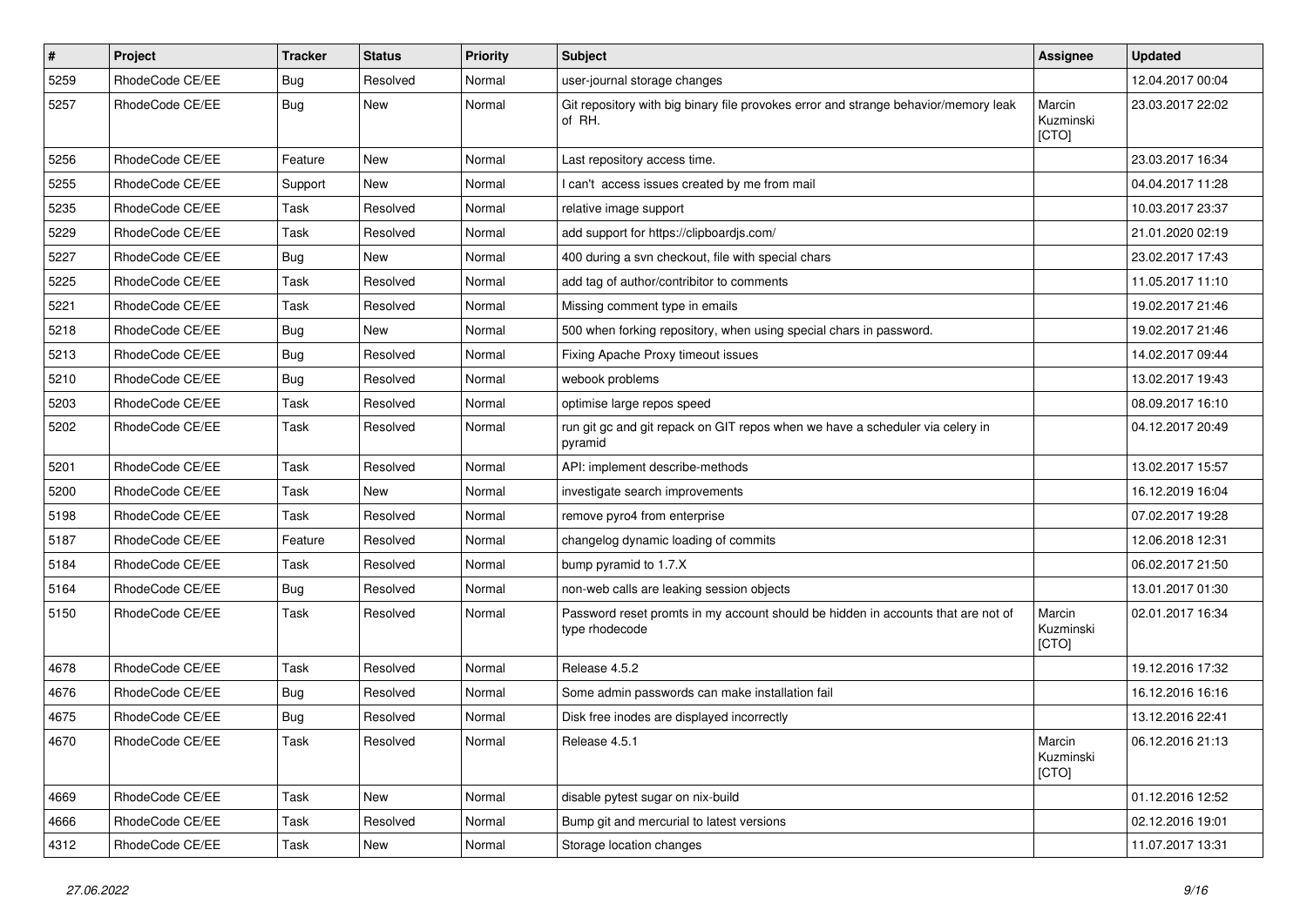| $\vert$ # | Project         | <b>Tracker</b> | <b>Status</b> | <b>Priority</b> | <b>Subject</b>                                                                                                       | Assignee                     | <b>Updated</b>   |
|-----------|-----------------|----------------|---------------|-----------------|----------------------------------------------------------------------------------------------------------------------|------------------------------|------------------|
| 4311      | RhodeCode CE/EE | Task           | Resolved      | Normal          | Diffs feedback                                                                                                       | Daniel D                     | 26.11.2016 14:10 |
| 4306      | RhodeCode CE/EE | Bug            | Resolved      | Normal          | Issue to push file with character # on a SVN                                                                         |                              | 03.04.2017 16:44 |
| 4305      | RhodeCode CE/EE | Task           | Resolved      | Normal          | Meta-tagging could be excluded from limit                                                                            |                              | 09.11.2016 19:27 |
| 4303      | RhodeCode CE/EE | Support        | New           | Normal          | rhodecode instance                                                                                                   |                              | 08.11.2016 16:32 |
| 4301      | RhodeCode CE/EE | Feature        | <b>New</b>    | Normal          | [API] toggle force_password_reset in api for Idap users                                                              |                              | 28.10.2016 15:43 |
| 4299      | RhodeCode CE/EE | Task           | <b>New</b>    | Normal          | TEMPLATE repo groups                                                                                                 |                              | 22.09.2017 10:26 |
| 4297      | RhodeCode CE/EE | Task           | Resolved      | Normal          | redo the my-pull-requests page to use the datagrid                                                                   | Marcin<br>Kuzminski<br>[CTO] | 01.11.2016 09:31 |
| 4296      | RhodeCode CE/EE | Bug            | Resolved      | Normal          | [ee] Can not create pull requests with reviewers.                                                                    | Daniel D                     | 07.11.2016 21:17 |
| 4290      | RhodeCode CE/EE | Task           | <b>New</b>    | Normal          | Allow to transplant the review status to merged commits                                                              |                              | 17.04.2018 21:50 |
| 4288      | RhodeCode CE/EE | Task           | Resolved      | Normal          | [ce, ee] unify controllers that use diffs                                                                            | Daniel D                     | 02.08.2017 11:41 |
| 4285      | RhodeCode CE/EE | Bug            | <b>New</b>    | Normal          | Intermittent error while trying to create or fork a repository                                                       |                              | 17.10.2016 22:42 |
| 4283      | RhodeCode CE/EE | Task           | Resolved      | Normal          | bump whoosh to 2.7.4 release                                                                                         |                              | 13.12.2016 21:08 |
| 4282      | RhodeCode CE/EE | Task           | Resolved      | Normal          | Add inode limit together with disk usage                                                                             | Marcin<br>Kuzminski<br>[CTO] | 19.10.2016 12:18 |
| 4281      | RhodeCode CE/EE | Task           | Resolved      | Normal          | Fix docs on To `increase database performance`                                                                       | Marcin<br>Kuzminski<br>[CTO] | 18.10.2016 16:39 |
| 4279      | RhodeCode CE/EE | Bug            | Resolved      | Normal          | re-captcha validation is broken                                                                                      | Martin<br>Bornhold           | 26.10.2016 22:27 |
| 4278      | RhodeCode CE/EE | Bug            | Resolved      | Normal          | [admin] Clicking the save button in admin -> settings -> issue tracker leads to<br>exception if no patterns entered. | Daniel D                     | 18.10.2016 13:38 |
| 4277      | RhodeCode CE/EE | Bug            | Resolved      | Normal          | [frontend] System info page does not work correctly in safari.                                                       | Martin<br>Bornhold           | 04.11.2016 12:08 |
| 4276      | RhodeCode CE/EE | Bug            | Resolved      | Normal          | System info page uses mercurial/git versions from RhodeCode instead of VCSServer                                     | Marcin<br>Kuzminski<br>[CTO] | 14.11.2016 21:19 |
| 4274      | RhodeCode CE/EE | Bug            | Resolved      | Normal          | 500 error when push big objects                                                                                      |                              | 13.02.2017 19:53 |
| 4272      | RhodeCode CE/EE | Feature        | New           | Normal          | Better SPAM protection                                                                                               |                              | 12.10.2016 11:14 |
| 4271      | RhodeCode CE/EE | Bug            | Resolved      | Normal          | Browsing new repository groups via SVN issue                                                                         | Martin<br>Bornhold           | 19.10.2016 11:11 |
| 4269      | RhodeCode CE/EE | Support        | Resolved      | Normal          | Allow flash messages to be permanently surpressed                                                                    | Marcin Lulek                 | 14.10.2016 12:46 |
| 4267      | RhodeCode CE/EE | Feature        | Resolved      | Normal          | [ce, ee] jira tracker integration wildcard project key support                                                       | Daniel D                     | 10.10.2016 20:13 |
| 4266      | RhodeCode CE/EE | Bug            | Resolved      | Normal          | Error 500 on integrations page after setting up Webhook                                                              |                              | 17.10.2016 15:35 |
| 4256      | RhodeCode CE/EE | <b>Bug</b>     | New           | Normal          | [ce, ee, ux] Source code highlight colors conflict with red/green inserted/deleted<br>blocks                         | Daniel D                     | 03.10.2016 05:00 |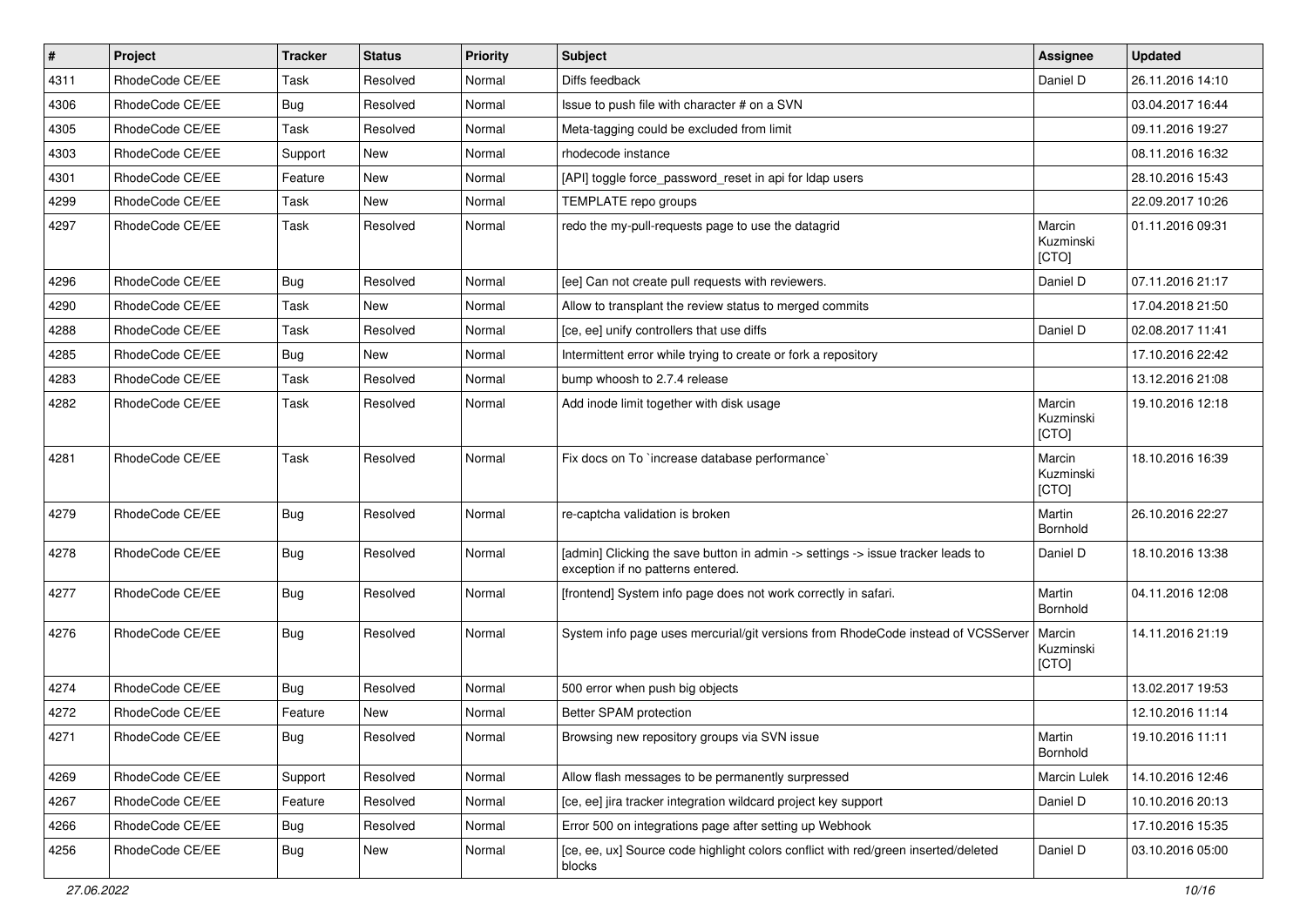| $\vert$ # | Project         | <b>Tracker</b> | <b>Status</b> | <b>Priority</b> | <b>Subject</b>                                                                                       | Assignee                     | <b>Updated</b>   |
|-----------|-----------------|----------------|---------------|-----------------|------------------------------------------------------------------------------------------------------|------------------------------|------------------|
| 4255      | RhodeCode CE/EE | Bug            | New           | Normal          | [translation, i18n] translation not being applied to integrations pages                              |                              | 30.09.2016 15:56 |
| 4254      | RhodeCode CE/EE | Bug            | Resolved      | Normal          | [frontend] 500 Internal Server Error with i18n-ed pages                                              | Lisa Quatmann                | 30.09.2016 14:38 |
| 4252      | RhodeCode CE/EE | Support        | New           | Normal          | Backup & Recovery                                                                                    |                              | 07.10.2016 19:47 |
| 4250      | RhodeCode CE/EE | Bug            | Resolved      | Normal          | Adding a reviewer into existing PR doesn't set a reason.                                             | Marcin<br>Kuzminski<br>[CTO] | 07.10.2016 20:05 |
| 4247      | RhodeCode CE/EE | Bug            | Resolved      | Normal          | [vcs] Using current time as timestamp during archive creating leads to changing<br>hashes            | Martin<br>Bornhold           | 28.09.2016 12:07 |
| 4246      | RhodeCode CE/EE | <b>Task</b>    | <b>New</b>    | Normal          | [ce, ee, vcs, git] add tests for annotated git tags                                                  | Daniel D                     | 13.02.2018 18:03 |
| 4245      | RhodeCode CE/EE | Task           | Resolved      | Normal          | Convert control command to use http mode by default                                                  | Marcin<br>Kuzminski<br>[CTO] | 14.10.2016 16:13 |
| 4244      | RhodeCode CE/EE | Support        | Resolved      | Normal          | mod_dav_svn template error when using auth_realm with spaces in it                                   | Martin<br>Bornhold           | 28.09.2016 12:07 |
| 4238      | RhodeCode CE/EE | Task           | Resolved      | Normal          | default reviewers updates                                                                            | Daniel D                     | 06.10.2016 14:26 |
| 4237      | RhodeCode CE/EE | Task           | Resolved      | Normal          | Enable HTTP support                                                                                  | Martin<br>Bornhold           | 12.10.2016 11:51 |
| 4234      | RhodeCode CE/EE | Task           | New           | Normal          | prepare and test RhodeCode VM image for AWS                                                          | Marcin Lulek                 | 11.07.2017 13:32 |
| 4232      | RhodeCode CE/EE | Feature        | New           | Normal          | [ce, ee, pr, compare] redo diffs, support side by side diffs, html diffs                             | Daniel D                     | 25.10.2016 15:40 |
| 4227      | RhodeCode CE/EE | Support        | Resolved      | Normal          | VBScript files detected as text/plain - no syntax highlighting                                       |                              | 14.09.2016 22:38 |
| 4226      | RhodeCode CE/EE | Feature        | New           | Normal          | [settings, system info] add VCS and Channelstream status to System Info                              |                              | 14.09.2016 16:45 |
| 4225      | RhodeCode CE/EE | Feature        | Resolved      | Normal          | [ce, ee] repo group integrations cascade to child repo groups                                        | Daniel D                     | 14.09.2016 11:12 |
| 4224      | RhodeCode CE/EE | Bug            | Resolved      | Normal          | [docs] update docs re: removing old instances when switching editions                                | Lisa Quatmann                | 11.10.2016 15:36 |
| 4222      | RhodeCode CE/EE | Feature        | New           | Normal          | Configurable detection of READMEs                                                                    |                              | 09.09.2016 10:05 |
| 4219      | RhodeCode CE/EE | Feature        | Resolved      | Normal          | [ce, ee] Add mandatory reviewers for pull requests                                                   | Marcin<br>Kuzminski<br>[CTO] | 20.06.2017 15:23 |
| 4216      | RhodeCode CE/EE | <b>Task</b>    | <b>New</b>    | Normal          | [ux, renderers] implement consistent rendering for text fields                                       |                              | 06.09.2016 11:46 |
| 4211      | RhodeCode CE/EE | Feature        | Resolved      | Normal          | [ce, ee] increase webhook flexibility                                                                | Marcin<br>Kuzminski<br>[CTO] | 20.06.2022 10:55 |
| 4208      | RhodeCode CE/EE | <b>Bug</b>     | New           | Normal          | [ce, ee] test errors get hidden by error page                                                        | Daniel D                     | 14.09.2016 12:00 |
| 4207      | RhodeCode CE/EE | Feature        | Resolved      | Normal          | Support for obsolescence markers in changelog UI                                                     |                              | 19.05.2017 16:14 |
| 4203      | RhodeCode CE/EE | Task           | Resolved      | Normal          | Get rid of svn.proxy.parent path root, and replace it with reading storage location<br>from Database | Martin<br>Bornhold           | 22.09.2016 14:31 |
| 4202      | RhodeCode CE/EE | Task           | Resolved      | Normal          | Polish the 503.html page                                                                             | Daniel D                     | 30.08.2016 23:54 |
| 4197      | RhodeCode CE/EE | Task           | New           | Normal          | [ce, ee] get list of users with their permissions to a repository                                    | Daniel D                     | 22.09.2017 10:30 |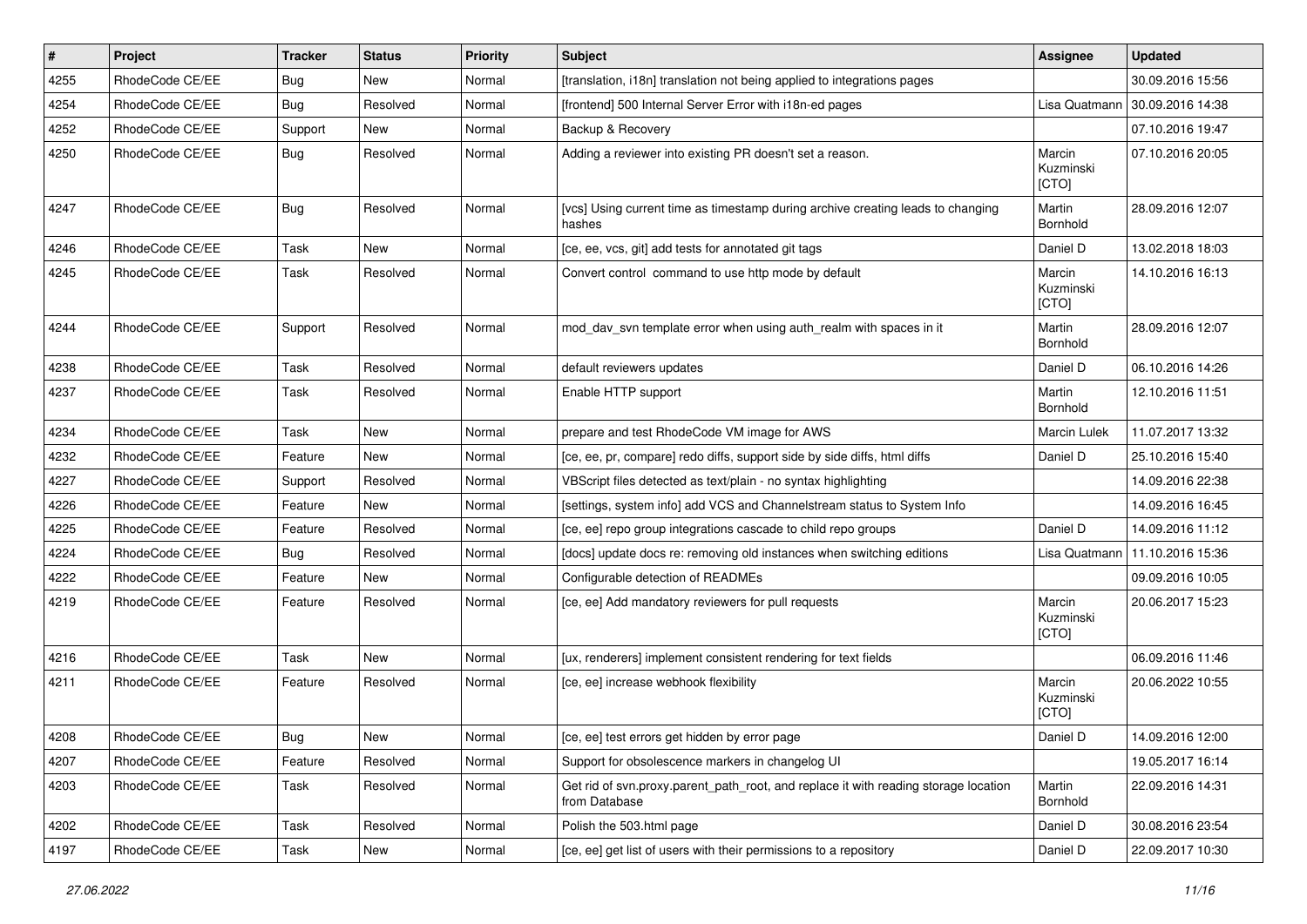| $\vert$ # | Project         | Tracker    | <b>Status</b> | <b>Priority</b> | Subject                                                                                               | Assignee                     | <b>Updated</b>   |
|-----------|-----------------|------------|---------------|-----------------|-------------------------------------------------------------------------------------------------------|------------------------------|------------------|
| 4194      | RhodeCode CE/EE | Task       | Resolved      | Normal          | move svn http backend out of labs into a real VCS settings                                            | Lisa Quatmann                | 14.09.2016 23:16 |
| 4193      | RhodeCode CE/EE | Feature    | In Progress   | Normal          | Improve Filter Functionality in the Change Log                                                        | Marcin<br>Kuzminski<br>[CTO] | 22.09.2017 10:25 |
| 4192      | RhodeCode CE/EE | Feature    | Resolved      | Normal          | [ce, ee] slack/hipchat integrations group commits by branch pushed                                    |                              | 09.09.2016 19:01 |
| 4191      | RhodeCode CE/EE | Feature    | New           | Normal          | Add custom Image logo option to header                                                                |                              | 22.08.2016 14:49 |
| 4190      | RhodeCode CE/EE | <b>Bug</b> | New           | Normal          | [tests] fix or remove rst xss inline test                                                             |                              | 22.08.2016 12:15 |
| 4189      | RhodeCode CE/EE | <b>Bug</b> | New           | Normal          | [tests, git] count of commit ids is different for git than hg when comparing remote                   |                              | 22.08.2016 12:34 |
| 4188      | RhodeCode CE/EE | <b>Bug</b> | New           | Normal          | [tests, svn] changeset tests produce different results for svn                                        |                              | 22.08.2016 09:54 |
| 4183      | RhodeCode CE/EE | Feature    | Resolved      | Normal          | Different roles for PR reviewers                                                                      | Daniel D                     | 12.10.2020 23:13 |
| 4182      | RhodeCode CE/EE | Feature    | <b>New</b>    | Normal          | add direct link from notification to corresponding PR                                                 |                              | 19.08.2016 12:35 |
| 4181      | RhodeCode CE/EE | Task       | Resolved      | Normal          | Integrations: allow root repos only integrations                                                      | Daniel D                     | 31.08.2016 17:44 |
| 4180      | RhodeCode CE/EE | Task       | Resolved      | Normal          | integrations: possible limit the updates sent                                                         | Daniel D                     | 22.08.2016 12:22 |
| 4179      | RhodeCode CE/EE | Task       | New           | Normal          | [ce, ee] refine perms summary list                                                                    | Daniel D                     | 14.09.2016 12:09 |
| 4178      | RhodeCode CE/EE | Bug        | Resolved      | Normal          | RhodeCode EE OVA VM wont run on a ESX 6.0 host                                                        | Marcin<br>Kuzminski<br>[CTO] | 15.09.2016 13:25 |
| 4175      | RhodeCode CE/EE | Feature    | Resolved      | Normal          | [ce, ee] repo group integrations                                                                      | Daniel D                     | 16.08.2016 20:00 |
| 4169      | RhodeCode CE/EE | Task       | Resolved      | Normal          | re-architecture celery support                                                                        |                              | 17.11.2017 19:21 |
| 4163      | RhodeCode CE/EE | Task       | New           | Normal          | [ce, ee] celery refactor + upgrade                                                                    |                              | 15.08.2016 12:32 |
| 4157      | RhodeCode CE/EE | Feature    | <b>New</b>    | Normal          | [integrations] Integrate with industry standard SW development tools                                  | Daniel D                     | 08.08.2016 12:55 |
| 4153      | RhodeCode CE/EE | Task       | Resolved      | Normal          | Optimize readme fetching by changing the system of readme detection                                   | Johannes<br>Bornhold         | 09.09.2016 10:17 |
| 4151      | RhodeCode CE/EE | Task       | Resolved      | Normal          | [packaging] Subversion to current 1.9.X                                                               |                              | 09.09.2016 10:18 |
| 4147      | RhodeCode CE/EE | Task       | New           | Normal          | [ce, ee, docs] Events documentation                                                                   | Daniel D                     | 15.08.2016 12:33 |
| 4144      | RhodeCode CE/EE | Feature    | New           | Normal          | [ux] improve enable/disable of notifications                                                          |                              | 02.08.2016 17:19 |
| 4140      | RhodeCode CE/EE | Task       | Resolved      | Normal          | Check middleware chain status, and Verify that special middleware is catching<br>exceptions correctly |                              | 23.08.2016 12:13 |
| 4121      | RhodeCode CE/EE | <b>Bug</b> | Resolved      | Normal          | [ce, ee] server announcement has extra margin                                                         | Lisa Quatmann                | 26.09.2016 14:00 |
| 4120      | RhodeCode CE/EE | Task       | New           | Normal          | [ce] replace get repo nodes api                                                                       | Daniel D                     | 17.04.2018 21:49 |
| 4110      | RhodeCode CE/EE | <b>Bug</b> | In Progress   | Normal          | [ce, ee] repos can be named admin, static                                                             | Daniel D                     | 20.07.2016 19:51 |
| 4109      | RhodeCode CE/EE | Bug        | New           | Normal          | [files] The "switch to commit" widget is broken after using browser back button                       |                              | 17.04.2018 21:50 |
| 4108      | RhodeCode CE/EE | Task       | Resolved      | Normal          | Release 4.2.2                                                                                         |                              | 14.10.2016 13:08 |
| 4092      | RhodeCode CE/EE | Bug        | Feedback      | Normal          | [ce, ee] Redmine/JIRA integrations - smart commits                                                    | Daniel D                     | 21.07.2016 12:59 |
| 4091      | RhodeCode CE/EE | Bug        | Resolved      | Normal          | [ce, ee] Redmine integration blocks for 30 seconds if redmine server not available                    | Daniel D                     | 15.07.2016 12:26 |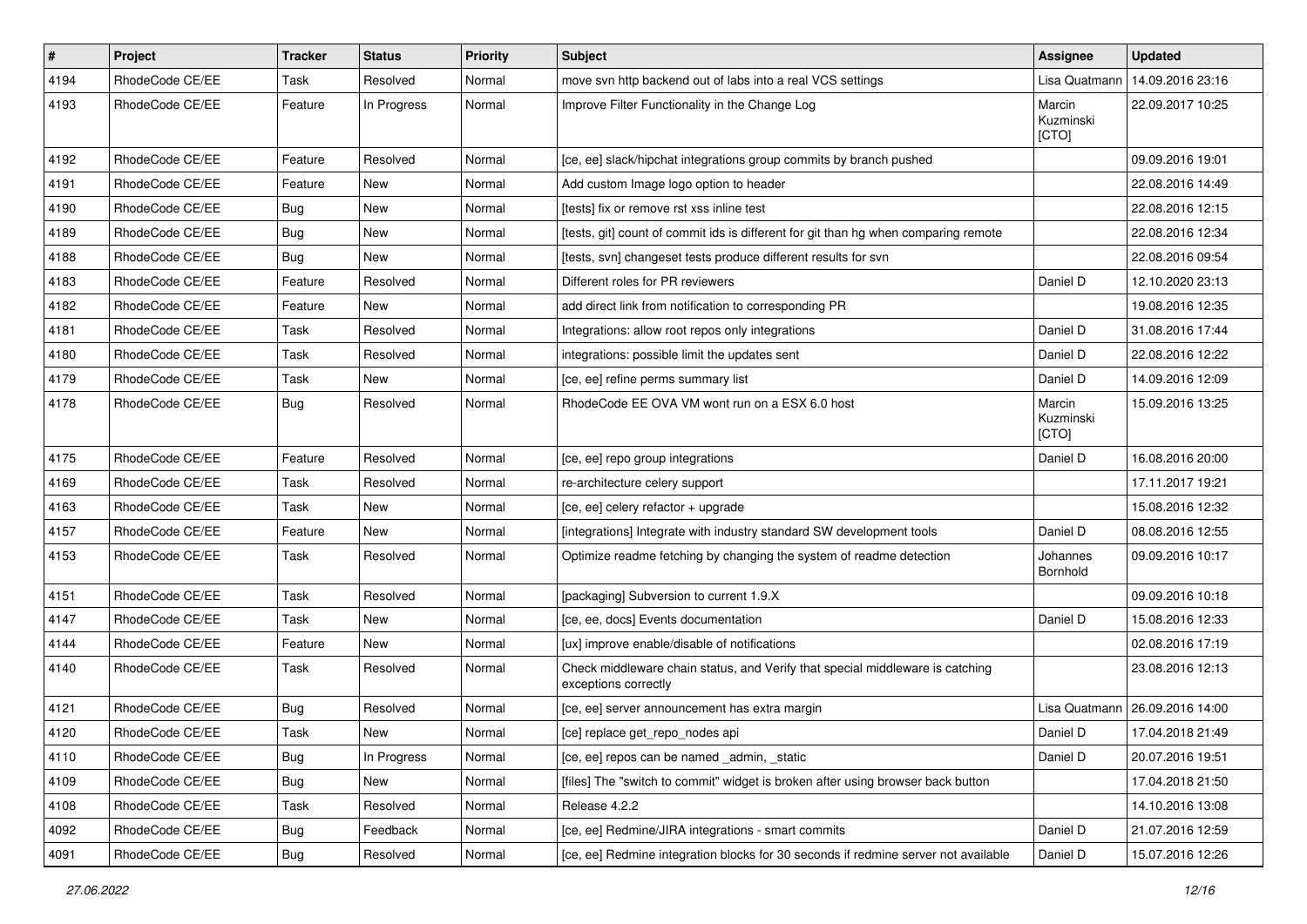| $\pmb{\#}$ | Project         | <b>Tracker</b> | <b>Status</b> | <b>Priority</b> | <b>Subject</b>                                                                            | <b>Assignee</b>              | <b>Updated</b>   |
|------------|-----------------|----------------|---------------|-----------------|-------------------------------------------------------------------------------------------|------------------------------|------------------|
| 4090       | RhodeCode CE/EE | <b>Bug</b>     | Resolved      | Normal          | test ticket                                                                               |                              | 09.03.2021 20:39 |
| 4089       | RhodeCode CE/EE | <b>Bug</b>     | Resolved      | Normal          | svn repository does not exist                                                             |                              | 12.06.2018 12:29 |
| 4081       | RhodeCode CE/EE | Support        | Resolved      | Normal          | Receiving server 500 error when trying to clone repo from windows client using<br>eclipse |                              | 12.07.2016 14:30 |
| 4074       | RhodeCode CE/EE | Feature        | <b>New</b>    | Normal          | Edit review comment                                                                       | Bartłomiej<br>Wołyńczyk      | 17.04.2018 21:51 |
| 4065       | RhodeCode CE/EE | <b>Bug</b>     | Resolved      | Normal          | [ux, login] 404 on login after comment attempt                                            | Marcin<br>Kuzminski<br>[CTO] | 04.07.2016 00:40 |
| 4051       | RhodeCode CE/EE | Task           | <b>New</b>    | Normal          | [ux, renderering] Consistent formatting on text fields.                                   |                              | 22.09.2017 10:27 |
| 4045       | RhodeCode CE/EE | Task           | <b>New</b>    | Normal          | File permissions                                                                          |                              | 17.04.2018 21:49 |
| 4044       | RhodeCode CE/EE | Feature        | Resolved      | Normal          | <b>Branch permissions</b>                                                                 |                              | 30.08.2018 09:48 |
| 4036       | RhodeCode CE/EE | Bug            | Resolved      | Normal          | encrypted clone_uri can throw unicodeerror after key change                               | Marcin<br>Kuzminski<br>[CTO] | 27.06.2016 19:38 |
| 4035       | RhodeCode CE/EE | Bug            | In Progress   | Normal          | failed to create whoosh index                                                             | Marcin<br>Kuzminski<br>[CTO] | 06.07.2016 00:04 |
| 4003       | RhodeCode CE/EE | Task           | Resolved      | Normal          | User personal repository groups improvements                                              |                              | 07.11.2016 16:12 |
| 4000       | RhodeCode CE/EE | Feature        | New           | Normal          | Make compare more functional                                                              | Marcin<br>Kuzminski<br>[CTO] | 18.11.2017 19:11 |
| 3999       | RhodeCode CE/EE | Feature        | Resolved      | Normal          | Add `send account information` to user creation page                                      |                              | 28.06.2016 15:22 |
| 3981       | RhodeCode CE/EE | Feature        | Resolved      | Normal          | Add cloud hosting like Gitlab, GitHub                                                     |                              | 02.03.2020 09:14 |
| 3980       | RhodeCode CE/EE | Feature        | New           | Normal          | Add CI engine                                                                             |                              | 05.06.2016 21:32 |
| 3979       | RhodeCode CE/EE | Feature        | <b>New</b>    | Normal          | Add kanban board                                                                          |                              | 05.06.2016 21:20 |
| 3978       | RhodeCode CE/EE | Feature        | <b>New</b>    | Normal          | Add bug tracker                                                                           |                              | 05.06.2016 21:20 |
| 3977       | RhodeCode CE/EE | Feature        | New           | Normal          | Wiki                                                                                      |                              | 05.06.2016 21:11 |
| 3971       | RhodeCode CE/EE | Bug            | Resolved      | Normal          | [ce, vcs] Merge requests/Pull requests failing due to rebase problem                      | Johannes<br>Bornhold         | 19.07.2016 15:54 |
| 3967       | RhodeCode CE/EE | Support        | In Progress   | Normal          | Server 500 error                                                                          |                              | 11.08.2016 13:39 |
| 3963       | RhodeCode CE/EE | i Bug          | New           | Normal          | [ce] Getting a newly added repo via remap/rescan via api gives no data                    |                              | 27.05.2016 05:02 |
| 3956       | RhodeCode CE/EE | Bug            | New           | Normal          | [ce] - svn commit with all 'None' properties (author, message, etc.)                      |                              | 23.05.2016 17:22 |
| 3950       | RhodeCode CE/EE | Bug            | Resolved      | Normal          | [ce, ee] trying to merge pr against a deleted branch/bookmark breaks the pr page          | Martin<br>Bornhold           | 27.10.2016 16:12 |
| 3939       | RhodeCode CE/EE | Bug            | New           | Normal          | [ux] changelog filter blank after going back in browser                                   |                              | 18.05.2016 14:50 |
| 3923       | RhodeCode CE/EE | Bug            | New           | Normal          | odd exception on running internal-code                                                    |                              | 09.08.2016 10:54 |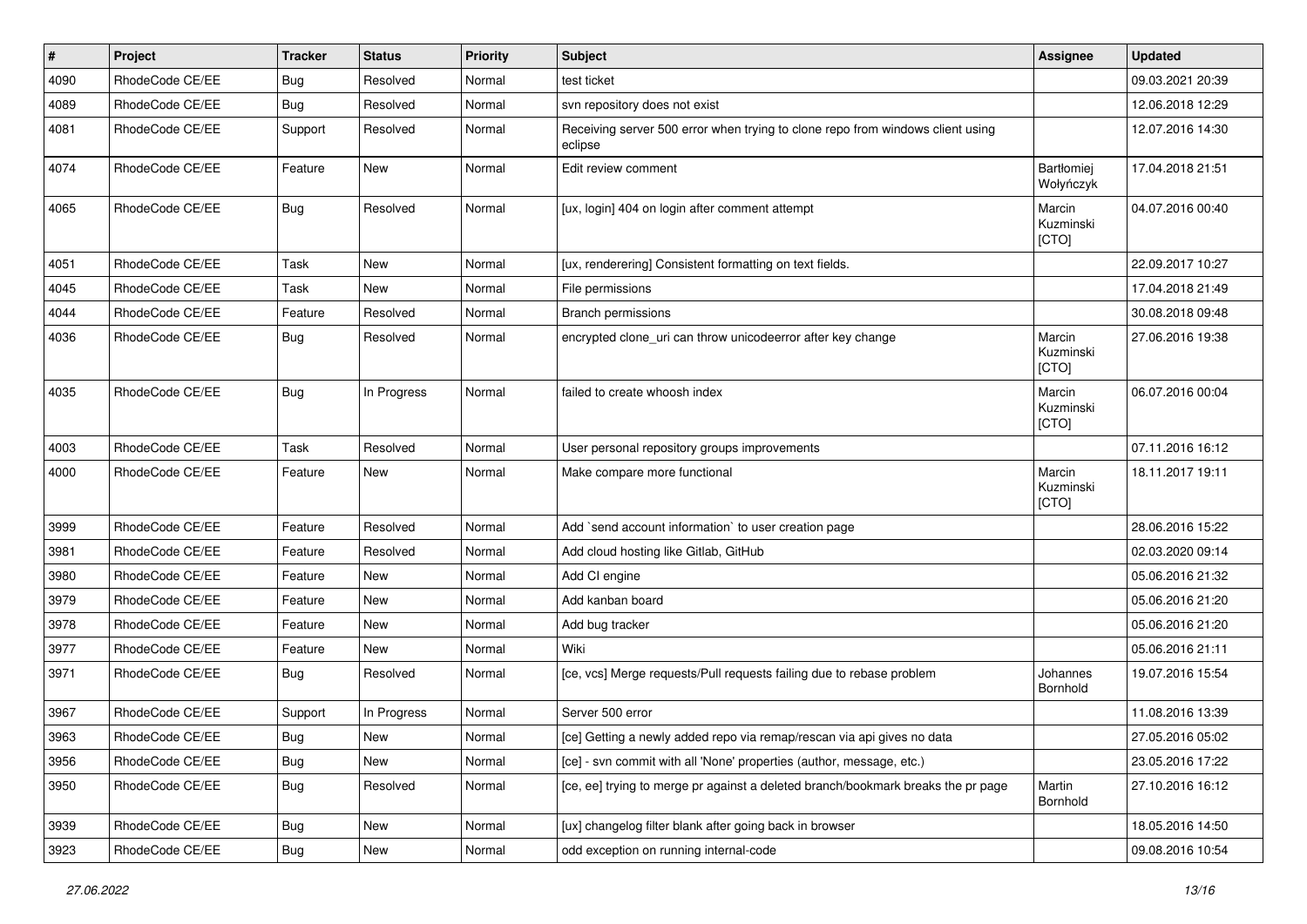| $\vert$ # | Project         | <b>Tracker</b> | <b>Status</b> | <b>Priority</b> | <b>Subject</b>                                                                          | Assignee                            | <b>Updated</b>   |
|-----------|-----------------|----------------|---------------|-----------------|-----------------------------------------------------------------------------------------|-------------------------------------|------------------|
| 3922      | RhodeCode CE/EE | Bug            | New           | Normal          | svn backend returns different diff to git/hg backends                                   |                                     | 11.05.2016 14:29 |
| 3556      | RhodeCode CE/EE | Task           | Resolved      | Normal          | Disable and rename initial repo scan flag                                               | Marcin<br>Kuzminski<br>[CTO]        | 22.04.2016 14:33 |
| 3555      | RhodeCode CE/EE | Bug            | Resolved      | Normal          | Then disabled repo location change the panel should explicitly state that it's disabled |                                     | 25.04.2016 10:34 |
| 3549      | RhodeCode CE/EE | Bug            | Resolved      | Normal          | [4.0.0 regression], file source links use last commit id instead of current commit id   | Marcin<br>Kuzminski<br><b>[CTO]</b> | 21.04.2016 16:10 |
| 3504      | RhodeCode CE/EE | Task           | In Progress   | Normal          | [routing] Move static assets under a common prefix                                      |                                     | 19.07.2016 12:27 |
| 3488      | RhodeCode CE/EE | Bug            | Resolved      | Normal          | [frontend, styling] update icon font                                                    | Lisa Quatmann                       | 04.10.2016 13:27 |
| 3486      | RhodeCode CE/EE | Feature        | <b>New</b>    | Normal          | expose origin of permission in perm dict for users                                      |                                     | 06.06.2016 10:54 |
| 3484      | RhodeCode CE/EE | Task           | New           | Normal          | oauth: reduce required permissions for 3rd party                                        |                                     | 13.04.2016 12:33 |
| 3483      | RhodeCode CE/EE | <b>Bug</b>     | New           | Normal          | oauth: disable 3rd party registration if RhodeCode registration is disabled             | Marcin<br>Kuzminski<br>[CTO]        | 13.04.2016 12:13 |
| 3472      | RhodeCode CE/EE | Feature        | New           | Normal          | Expose unified hooks that can be used in SSH backend                                    |                                     | 14.04.2016 17:54 |
| 3460      | RhodeCode CE/EE | Feature        | <b>New</b>    | Normal          | [ux, frontend] hide "show more" button when there is nothing more to show               |                                     | 11.04.2016 13:37 |
| 3455      | RhodeCode CE/EE | Feature        | New           | Normal          | [ux] commit message search should render entire commit message                          |                                     | 07.04.2016 17:50 |
| 3454      | RhodeCode CE/EE | Task           | Feedback      | Normal          | [ce/ee] visually differentiate the two editions                                         | Marcin<br>Kuzminski<br>[CTO]        | 10.08.2016 03:30 |
| 3441      | RhodeCode CE/EE | Bug            | New           | Normal          | [ux] clicking on line in file view scrolls to that line                                 |                                     | 05.04.2016 13:35 |
| 3440      | RhodeCode CE/EE | Feature        | <b>New</b>    | Normal          | [design, ux] mock-up user interface for adding a branch/bookmark                        |                                     | 05.04.2016 09:21 |
| 3382      | RhodeCode CE/EE | Bug            | New           | Normal          | download superrepo with subrepos                                                        |                                     | 25.03.2016 01:30 |
| 3377      | RhodeCode CE/EE | Task           | New           | Normal          | extra fields types extensions                                                           |                                     | 24.03.2016 15:23 |
| 3376      | RhodeCode CE/EE | Task           | New           | Normal          | Repo action plugins                                                                     |                                     | 24.03.2016 15:21 |
| 3373      | RhodeCode CE/EE | Feature        | New           | Normal          | Allow to create Bookmarks and Branches from UI                                          |                                     | 05.04.2016 09:21 |
| 3362      | RhodeCode CE/EE | Task           | New           | Normal          | auth-plugins, indicate visually that plugin is turned on but NOT enabled                |                                     | 22.03.2016 19:03 |
| 3357      | RhodeCode CE/EE | Bug            | Resolved      | Normal          | switch to sometimes fails to load files metadata                                        |                                     | 30.03.2016 10:56 |
| 3351      | RhodeCode CE/EE | Bug            | New           | Normal          | Duplicate IP whitelist entry shows error flash                                          |                                     | 21.03.2016 15:54 |
| 3334      | RhodeCode CE/EE | Bug            | New           | Normal          | Attempt to edit .coveragerc through the online file editor                              |                                     | 17.03.2016 13:49 |
| 3332      | RhodeCode CE/EE | Support        | New           | Normal          | LDAP settings page: Add button "test connection"                                        |                                     | 17.03.2016 10:23 |
| 3261      | RhodeCode CE/EE | Task           | New           | Normal          | mousetrap is bump to latest 1.5.X version                                               |                                     | 17.03.2016 12:52 |
| 3260      | RhodeCode CE/EE | Task           | New           | Normal          | api: expose get repo node method                                                        |                                     | 17.03.2016 12:56 |
| 3250      | RhodeCode CE/EE | Bug            | New           | Normal          | Posting a comment message is very slow!                                                 |                                     | 17.03.2016 12:57 |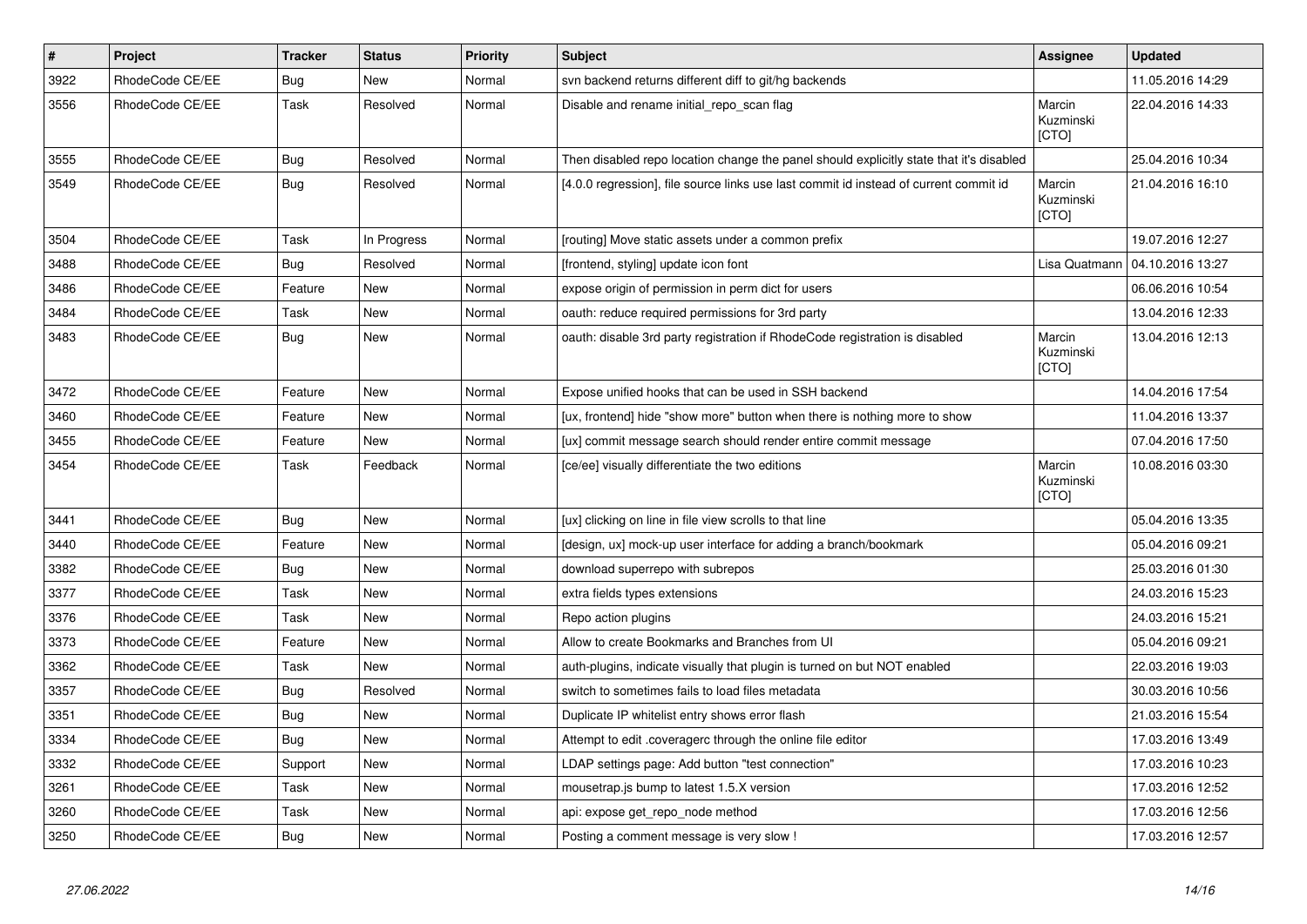| $\vert$ # | Project         | <b>Tracker</b> | <b>Status</b> | <b>Priority</b> | Subject                                                                                       | <b>Assignee</b>              | <b>Updated</b>   |
|-----------|-----------------|----------------|---------------|-----------------|-----------------------------------------------------------------------------------------------|------------------------------|------------------|
| 3239      | RhodeCode CE/EE | Task           | Resolved      | Normal          | Catch all route for repo page or repo group page is always executing checks for<br>every page |                              | 21.04.2016 11:30 |
| 3022      | RhodeCode CE/EE | Bug            | New           | Normal          | SVN support with repositories groups                                                          |                              | 26.07.2016 18:25 |
| 2944      | RhodeCode CE/EE | Task           | New           | Normal          | Bump gunicorn to 19.4 version                                                                 |                              | 17.03.2016 12:58 |
| 2882      | RhodeCode CE/EE | Feature        | New           | Normal          | Bulk comment submit                                                                           |                              | 17.03.2016 17:50 |
| 2844      | RhodeCode CE/EE | Task           | New           | Normal          | Update Bcrypt to a maintained version                                                         |                              | 17.02.2018 20:37 |
| 2817      | RhodeCode CE/EE | Feature        | Resolved      | Normal          | Make largefiles downloadable from the interface                                               |                              | 27.03.2017 14:04 |
| 2744      | RhodeCode CE/EE | Task           | Resolved      | Normal          | Deprecating Internet Explorer                                                                 |                              | 06.07.2016 12:04 |
| 2539      | RhodeCode CE/EE | Feature        | Feedback      | Normal          | Recursive deletion of resources                                                               |                              | 20.04.2016 08:52 |
| 2264      | RhodeCode CE/EE | Bug            | Resolved      | Normal          | New user password change doesn't actually require a password change.                          |                              | 12.08.2016 16:01 |
| 1457      | RhodeCode CE/EE | Feature        | New           | Normal          | add allow permissions inheritance on repo groups                                              |                              | 22.09.2017 10:27 |
| 1404      | RhodeCode CE/EE | Bug            | Resolved      | Normal          | clone of really huge git repo (4gb) causes pyro to explode                                    |                              | 07.02.2017 14:52 |
| 1131      | RhodeCode CE/EE | Feature        | Resolved      | Normal          | Implement default reviewers for code review                                                   | Daniel D                     | 21.09.2016 18:28 |
| 1055      | RhodeCode CE/EE | Feature        | Resolved      | Normal          | [pr, vcs] Expose the shadow repository of a pull request                                      | Martin<br>Bornhold           | 26.10.2016 10:33 |
| 148       | RhodeCode CE/EE | Feature        | New           | Normal          | [comments] Add per file and multiline comments in a changeset                                 |                              | 25.05.2016 10:20 |
| 5643      | RhodeCode CE/EE | Feature        | Resolved      | Low             | jump to bottom of review                                                                      |                              | 30.04.2021 08:53 |
| 5613      | RhodeCode CE/EE | Feature        | New           | Low             | Feature Request: Issue tracker link in new tab/window                                         |                              | 03.10.2021 23:25 |
| 5612      | RhodeCode CE/EE | Bug            | New           | Low             | CPU cores getting maxed out by VCSServer on Repository Size request                           |                              | 03.10.2021 23:25 |
| 5575      | RhodeCode CE/EE | Bug            | Resolved      | Low             | Filtering username containing '-' does not work in Admin audit log panel                      |                              | 20.01.2020 10:04 |
| 5558      | RhodeCode CE/EE | Bug            | Resolved      | Low             | Commit compare window covers text                                                             |                              | 08.07.2019 18:12 |
| 5536      | RhodeCode CE/EE | Feature        | Resolved      | Low             | Ability to disable server-side SSH key generation                                             |                              | 28.02.2019 13:52 |
| 5522      | RhodeCode CE/EE | Bug            | Resolved      | Low             | vcsserver fails when url contains extra "/"                                                   |                              | 28.02.2019 13:52 |
| 5460      | RhodeCode CE/EE | Bug            | <b>New</b>    | Low             | Repo creation stuck when remote clone returns partial http code 500                           |                              | 06.07.2018 19:14 |
| 5442      | RhodeCode CE/EE | Feature        | Resolved      | Low             | Preview of Jupyter notebooks                                                                  | Marcin<br>Kuzminski<br>[CTO] | 16.01.2019 16:33 |
| 5441      | RhodeCode CE/EE | Feature        | <b>New</b>    | Low             | Some files not parsed as XML files                                                            | Marcin<br>Kuzminski<br>[CTO] | 12.06.2018 12:23 |
| 5207      | RhodeCode CE/EE | Task           | Resolved      | Low             | Release 4.6.1                                                                                 |                              | 13.02.2017 18:04 |
| 4289      | RhodeCode CE/EE | Task           | New           | Low             | [ce, ee] clean up pygments lexer functions + handling                                         | Daniel D                     | 21.10.2016 14:44 |
| 4259      | RhodeCode CE/EE | Task           | Resolved      | Low             | Events, create post-create-user event                                                         | Daniel D                     | 30.01.2017 20:11 |
| 4155      | RhodeCode CE/EE | <b>Bug</b>     | Resolved      | Low             | Date of Last Change is not displayed correctly                                                | Marcin<br>Kuzminski<br>[CTO] | 21.01.2020 02:20 |